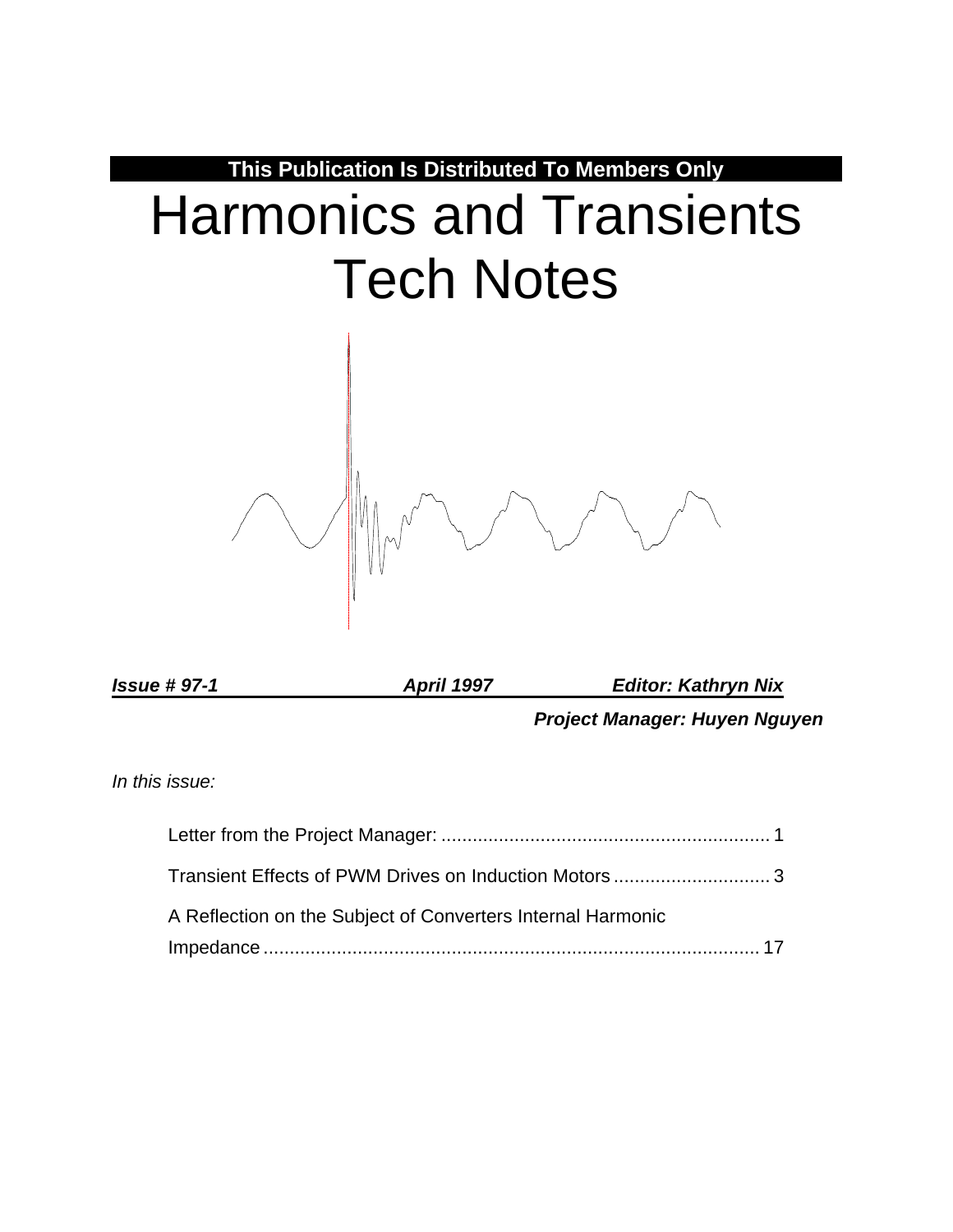Letter from the Project Manager

Dear PATH Members:

We have added a new member to the PATH Users Group staff here at Electrotek. Kathryn Nix is our new PATH Users Group Coordinator. Kathryn has already assisted many of you with questions or problems, so you know first hand what an asset Kathryn is going to be to PATH. Kathryn is rapidly learning the PATH ropes, so those of you who have not met Kathryn yet, please do not hesitate to contact her with your questions or concerns. We all need to give Kathryn a warm welcome into our PATH group.

One way you can welcome Kathryn is to send her your articles for publication in *Tech Notes*. I know she will look forward to receiving articles from any of you but especially the from the university members. As I stated in the previous *Tech Notes*, the article does not have to be about a final product. It can be a synopsis of the project during its planning or developing stages. The main idea is to provide other members of the group with an up-to-date information source on what takes place in today's power system engineering world.

One last thing, our annual PATH Users Group Meeting will be held October 20-22. We will be sending you a brochure with all the important details, but please mark your calendars and make plans to attend this year's meeting.

Sincerely,

Huzen Villquyer

Huyen V. Nguyen huyen@electrotek.com

For more information concerning the newsletter or to submit a contribution please contact

> Kathryn Nix Electrotek Concepts, Inc. 408 North Cedar Bluff Road, Suite 500 Knoxville, Tennessee 37923 Phone: (423) 470-9222 x118 FAX: (423) 470-9223 e-mail: kathryn@electrotek.com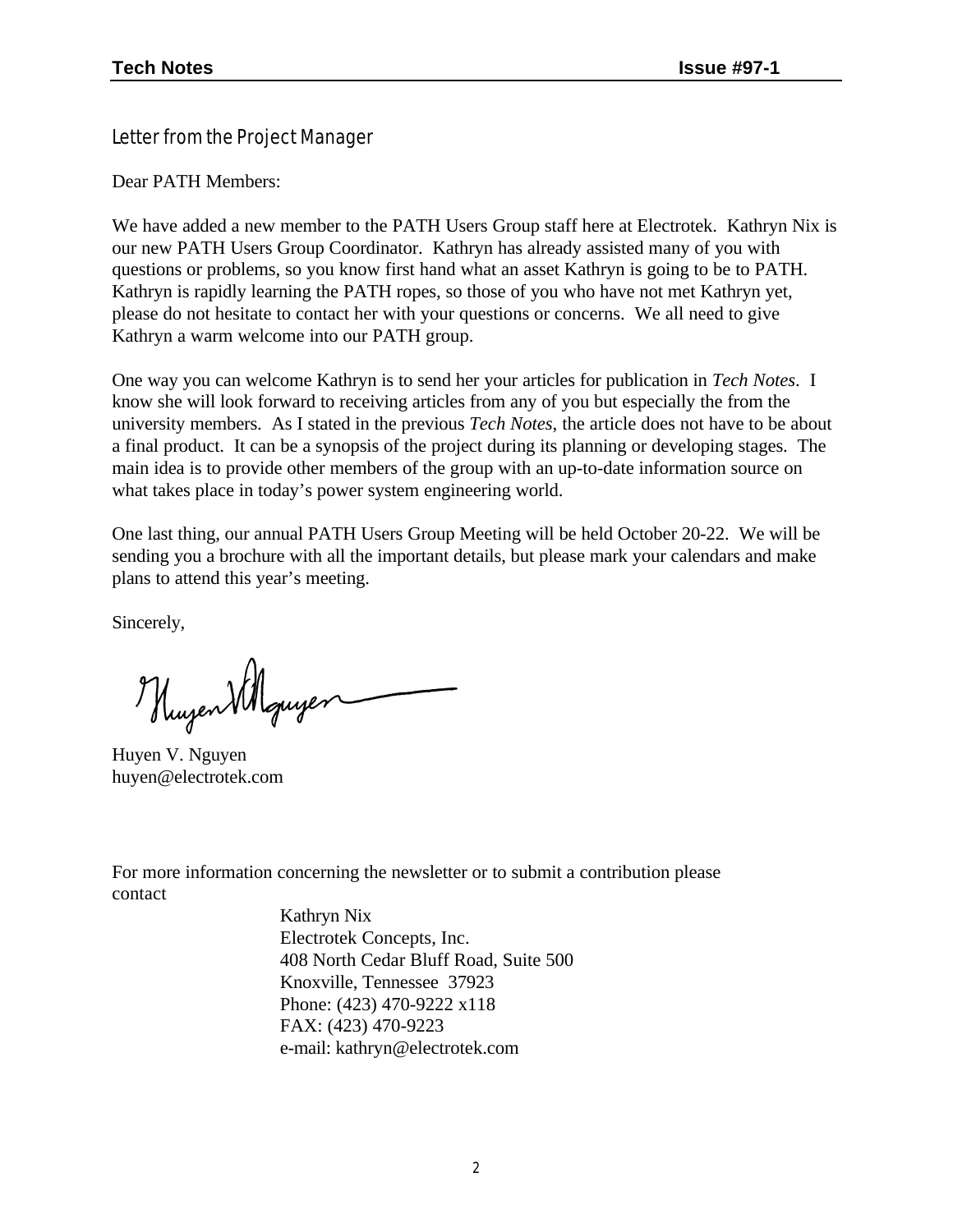This paper was presented at the IEEE/IBCPS Conference, San Antonio, Texas May 1995

# **Transient Effects of PWM Drives on Induction Motors**

| Christopher J. Melhorn     | Le Tang                       |
|----------------------------|-------------------------------|
| Electrotek Concepts, Inc.  | ABB Power T&D Company, Inc.   |
| Knoxville, Tennessee 37932 | 1021 Main Campus Drive        |
|                            | Raleigh, North Carolina 27606 |

## **Abstract**

*With the advances in semi-conductor devices, adjustable speed drives (ASDs) have become more prevalent than ever before in industrial and commercial processes. Many facilities are installing ASDs to improve the efficiency of their processes and to increase the control of their processes. While the effects of ASDs on the power system are well known, many engineers and systems integrators are not aware of the effects that ASDs can have on the motor that is driven by the drive.*

*This paper describes the techniques used to measure, analyze, and simulate the problems associated with the use of PWM ASDs to drive induction motors. Measures to mitigate these problems are also discussed. The Electro-Magnetic Transients Program (EMTP) is used to simulate the phenomena, compare results against measurements, and evaluate mitigation techniques.*

# **Introduction**

In general, ac motor ASDs can be divided into two basic categories according to the working principle of the drives circuitry:

- 1. Phase controlled front-end rectifiers, output current source inverter (CSI)
- 2. Uncontrolled diode-bridge rectifier front-end, dc link, and voltage source inverter (VSI)

Until the late 1980's, the inverters of large drives were thyristor based with either forcedcommutation or load-commutation. For CSI drives based on thyristor or GTO devices, the inverter switching frequency was limited to several hundred Hz. This switching frequency implies that these devices have relatively high commutation losses and need a relatively long commutation period. Consequently, motors supplied by CSI drives will have less chance of seeing fast-front voltages and, therefore, are not discussed in this paper.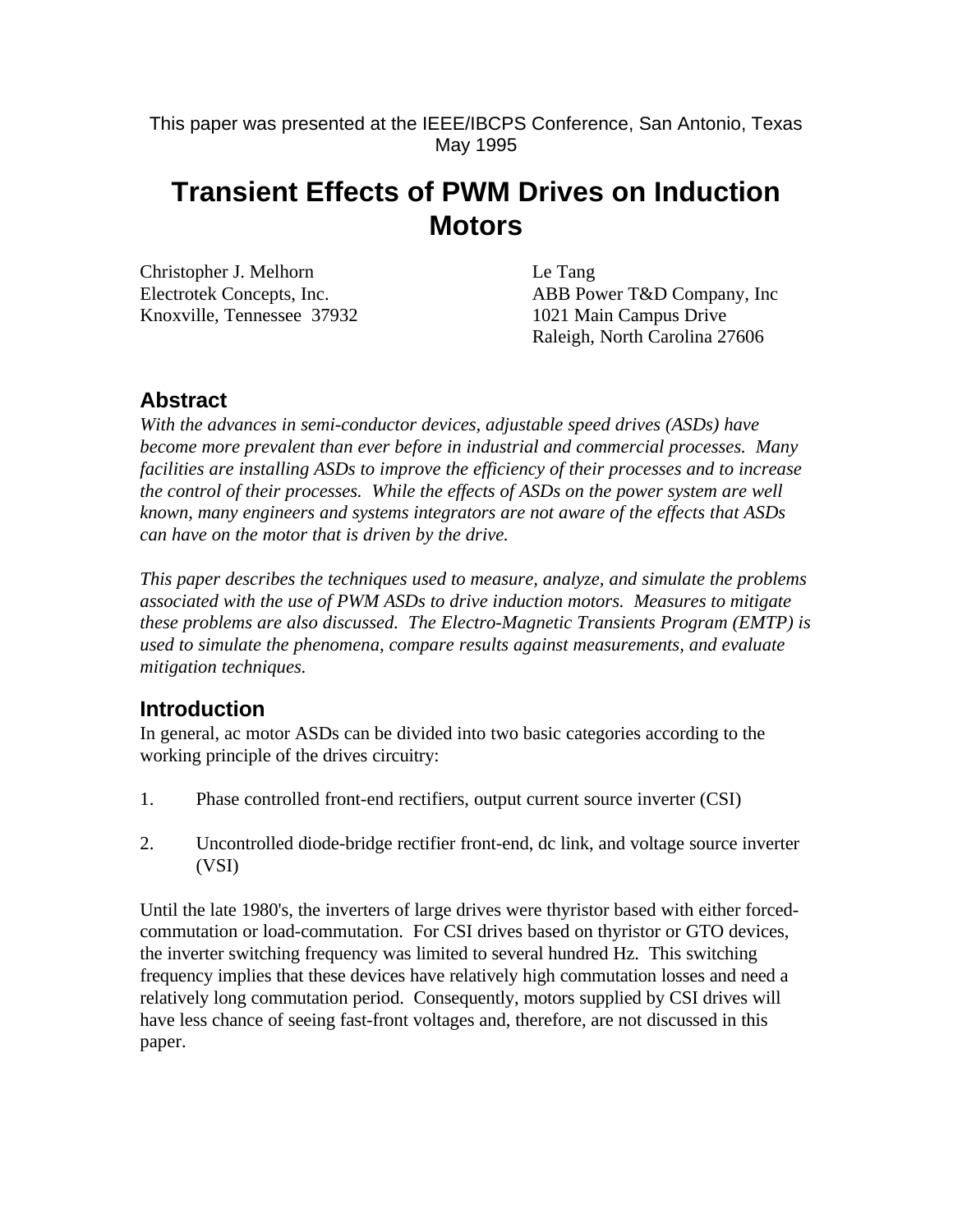Drives for most small and medium sized induction motors may utilize voltage source inverters (VSI) to provide variable frequency ac output. The common drive structure adopted by industry consists of an uncontrolled diode-bridge rectifier, dc link, and PWM VSI inverter as shown in Figure 1. The dc link for the VSI type drive is basically a ripple smoothing capacitor. The inverter output waveform is generated by a series of step-like functions. An ideal step-change in the output voltage is prevented by stray parameters of the circuit and commutation of switching devices from one phase to another. Steep-front waveform generation is one of the inherent characteristics of a high frequency operation voltage source inverter.



*Figure 1: One Line Diagram Showing Power System and PWM Circuit.*

The output of the PWM drive is of concern in this paper. Both frequency and magnitude of the output voltage are adjusted by controlling the inverter's operation. State of the art VSIs are based on IGBT technology. With IGBT devices, the inverter operates with a switching frequency ranging from tens of Hz to tens of thousands of Hz. Figure 2 illustrates the typical output voltage of a PWM drive. The switching frequency of the most commonly used PWM drives is in the range of 1000 Hz to 5000 Hz. The rise times of the pulses for IGBT VSIs can be on the order of 10 μs to 0.1 μs.



*Figure 2: Measured Line-to-Line Output Voltage of a Typical PWM ASD.*

The high switching frequency of IGBTs allow sophisticated PWM schemes to be implemented. One of the advantages of the high switching frequency inverter is the reduction of low order harmonics, which results in the reduction of the output filter requirements. However, this benefit can only be achieved under certain circuit conditions. Under some particular conditions, the fast changing voltage resulting from high frequency switching operation of IGBT VSIs can create severe insulation problems for an induction motor.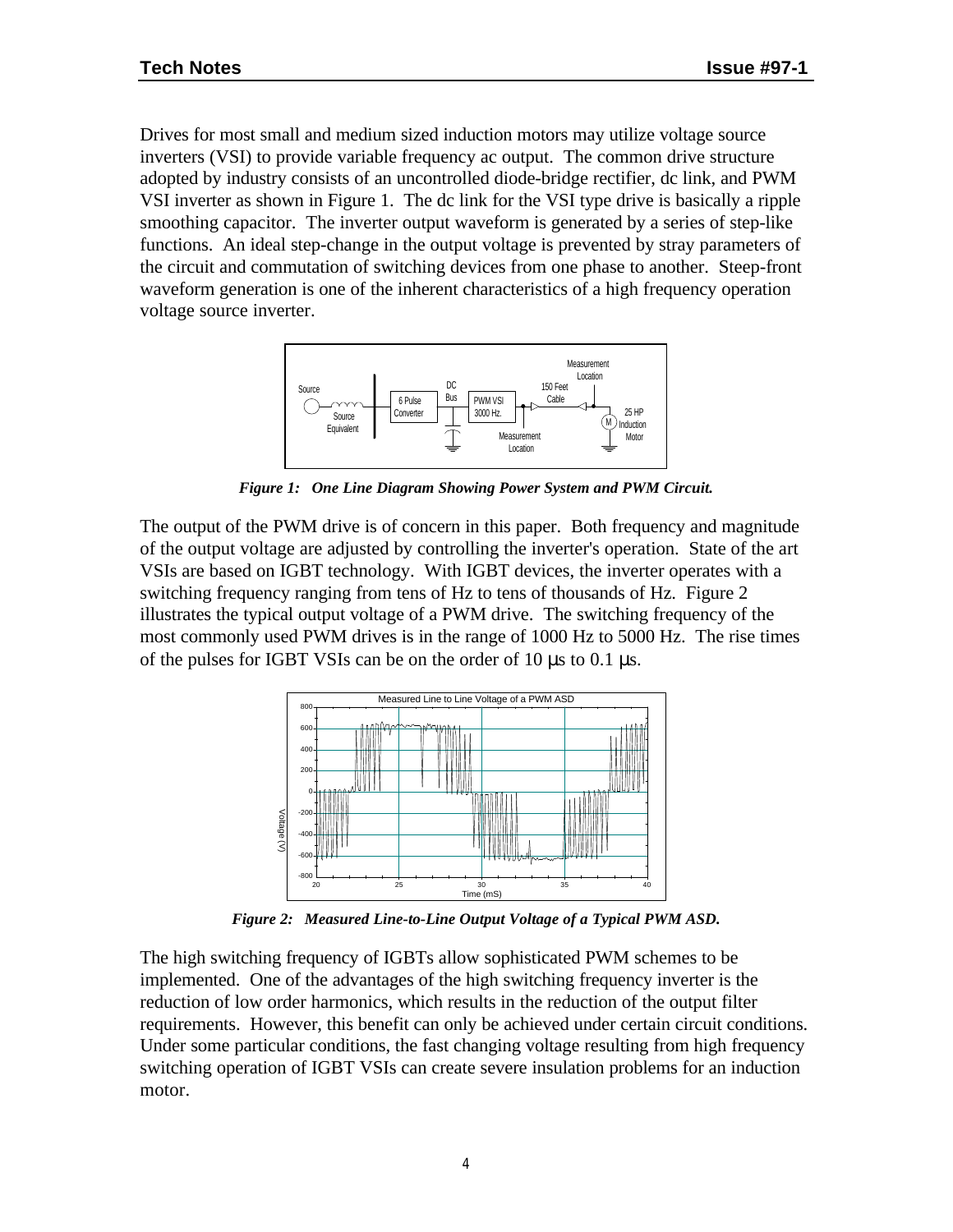Machine insulation integrity is affected by the rate of change of voltage as well as the over voltage magnitude. A voltage with a high rate of change tends to be distributed along a motor's winding unevenly. This uneven distribution causes a significant over-stress across ending turns resulting in turn-to-turn insulation failure. In practice, it is common for the drive and the motor to be separated by long lengths of cable. Usually, the characteristic impedance of the motor can be ten to one-hundred times that of the characteristic impedance of the cable connecting the drive to the motor.

The most harmful effect of the PWM ASD output occurs when the connection cable is relatively long with respect to the wave front of an incidental voltage wave and when the ratio of characteristic impedance of the machine and the cable is high. In the worst case, an inverter output voltage pulse magnitude can be doubled at the induction motor terminals. Assuming that a voltage wave travels at a velocity of 250 feet per microsecond, an incident voltage wave with a front time of 0.3 micro-seconds is sufficient to create a voltage doubling at the open end of 75 feet of cable. Under this condition, motor windings experience a near 2.0 pu over voltage, if the maximum voltage seen at the inverter output terminal is 1.0 pu.

The reflection of an incident traveling voltage wave at the motor connection termination is determined by surge impedance ratio at the junction point. The incident voltage reflections under three extreme conditions are given below:

- 1. If the cable termination surge impedance is zero (e.g. a capacitor), the reflected wave at the end of the cable will be equal in magnitude but with a negative sign, resulting in a net zero transient.
- 2. If the cable is open at the end, the reflected voltage at the end of the cable will be equal in magnitude with the same sign, resulting in two times the magnitude of the incident voltage on the other side of the junction.
- 3. If the cable is terminated by an impedance that matches the characteristic impedance of the cable, the incident voltage will not be reflected, a refraction voltage equal to the incident voltage will result.

The characteristic (Equation 1) impedance of a small motor is usually higher than the low surge impedance of the cable. Therefore, when compared with the low surge impedance of cable, the motor connection looks like an open circuit to incident voltage waves.

$$
Z_m = \sqrt{\frac{L}{C}}
$$

*Equation 1* 

## **Measurements**

Figure 1 illustrates the one-line representation of the circuit that was used for the measurements. The ASD was a 25 hp PWM drive running a cooling fan motor. The ASD was housed in a steel shack in the middle of the desert approximately 100 to 150 feet away from the cooling fan. Using a 50 MHz digital storage oscilloscope, the voltage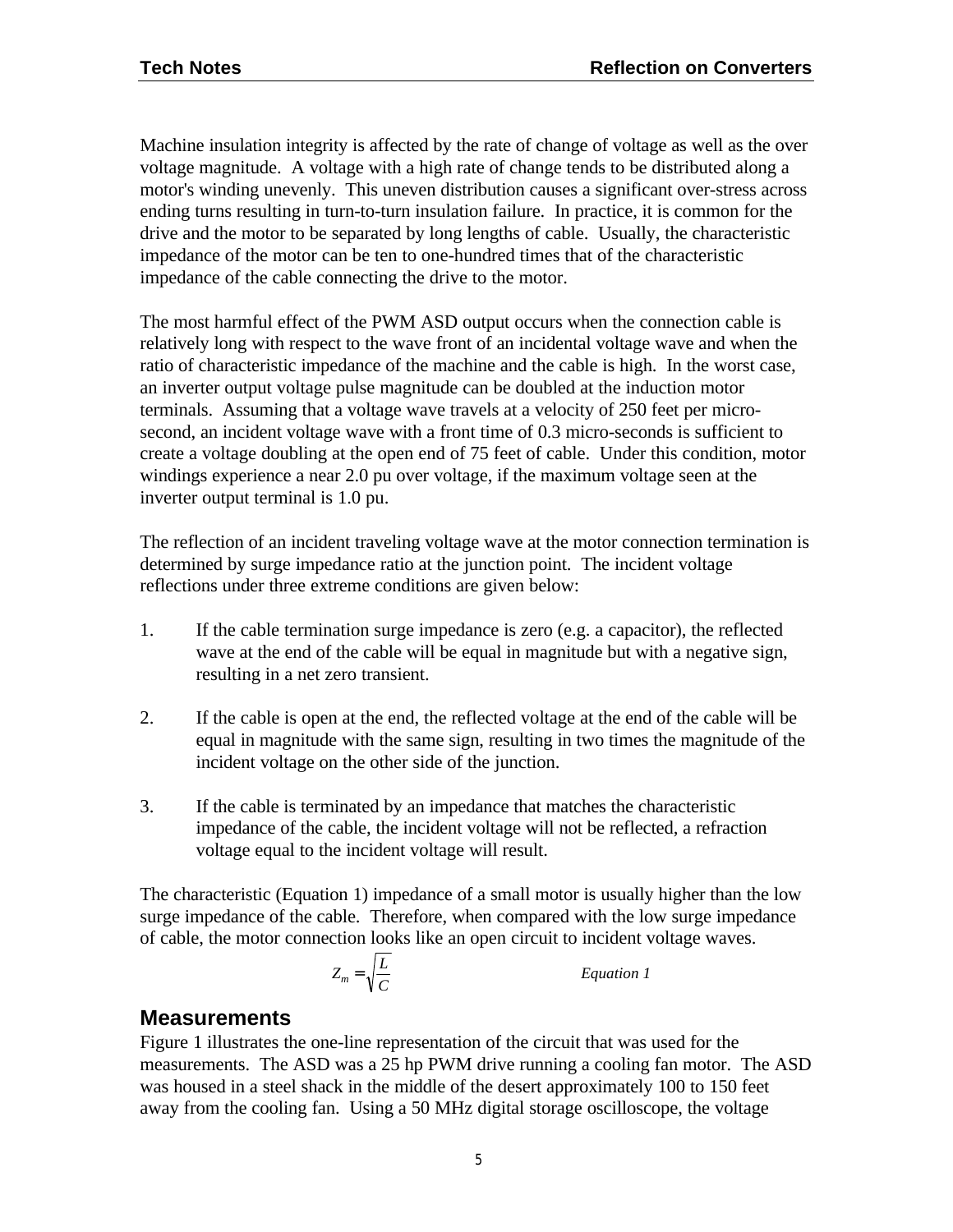pulses were measured at the output of the PWM VSI drive and at the motor terminals. The results are shown in Figure 3 and Figure 4, respectively. The measurement points are indicated on the one-line diagram in Figure 1.

Figure 3 illustrates a transition in one of the pulses at the output of the PWM voltage source inverter drive. Notice that when the voltage changes from zero to its full negative value, there is no over shoot or over voltage. At the motor terminals, however, the transition of one of the pulses at the motor terminals shows an over voltage of approximately 1.7 pu, as illustrated in Figure 4. This over voltage and ringing occurs at both the front and rear of each pulse. Depending on the operation pattern of the drive, similar transients may occur 20 to 100 times per 60 Hz cycle. As much as 85% of the peak transient voltage will be dropped across the first turn of the first coil of the motor phase winding.[1]



*Figure 3: Measured Phase-to-Phase Voltage at PWM VSI Terminals.*



*Figure 4: Measured Phase-to-Phase Voltage at Motor Terminals.*

It is unlikely that the inter-turn insulation of the machine fails immediately at one surge impact. However, damaging effects to the machine winding insulation are accumulated over a period of time. It is very likely that dielectric partial discharging occurs in the ending region of the machine winding. This can greatly accelerate the dielectric material aging process. Consequently, the life of the machine insulation can be much shorter than normally expected. The worst case is when the partial discharging forms a fixed channel and eventually causes major insulation failure.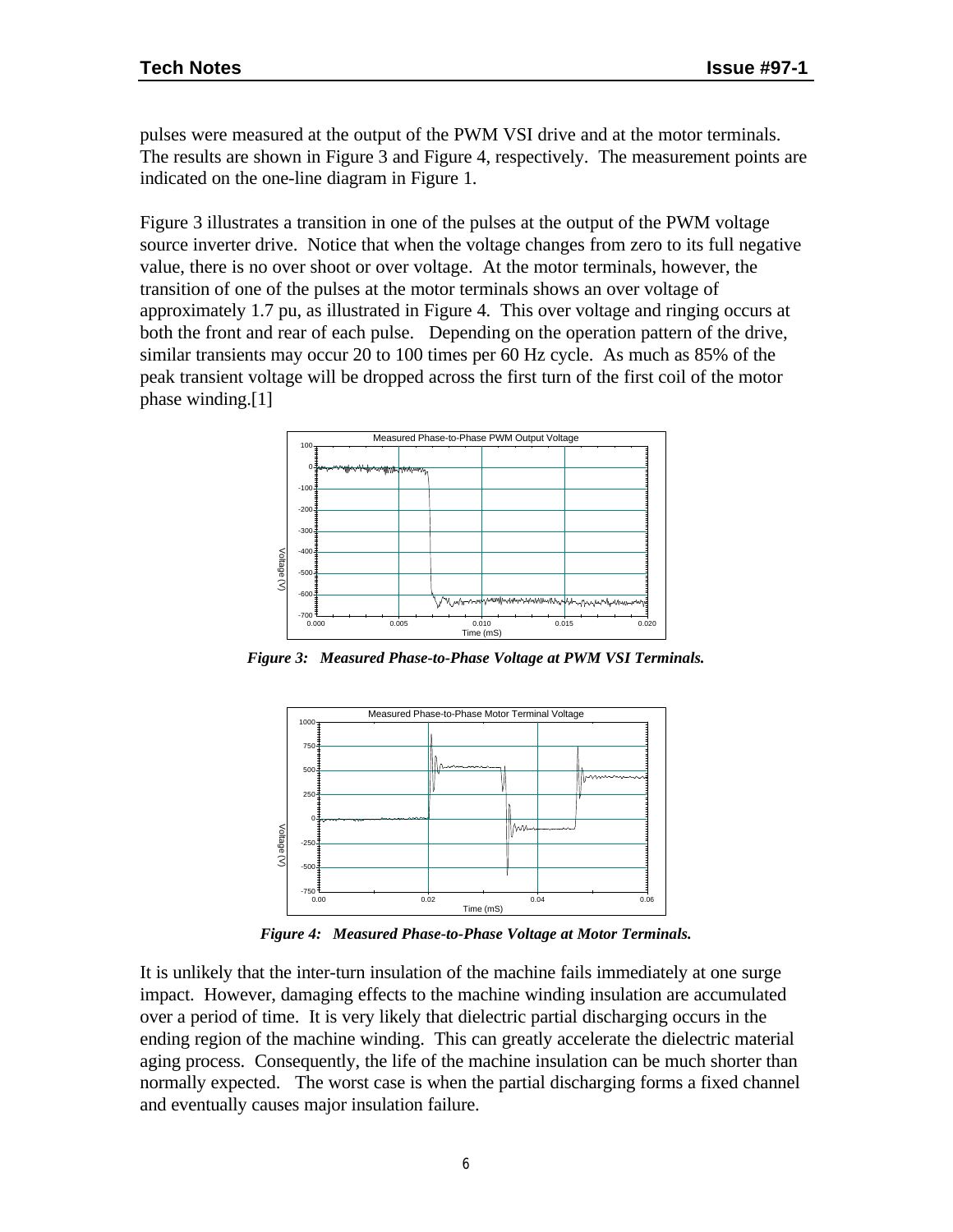From the motor terminal voltage measurement, the characteristic impedance of this 25 hp motor was derived and expressed in terms of a surge impedance of the cable. Based on the expression relating the cable surge impedance, *Zc*, the machine characteristic impedance, *Zm*, and voltage refraction coefficient, *a*, the following equation can be obtained:

$$
a = \frac{2Z_m}{Z_c + Z_m} = 1.7 \text{ and } Zm = 5.67 \text{ Zc} \quad Equation 2
$$

Usually, as machine rating increases, the equivalent winding capacitance increases and equivalent winding inductance decreases. Based on this reasonable assumption, the following remark is made that the discussed problem has the greatest chance of happening when an IGBT based VSI type of drive is used to supply a small machine through a relatively long cable. For large machines, this is less likely to occur due to the following:

- Large machines are more likely to be driven by a CSI type drive. Therefore, fast front voltage generation is not a concern. Motor terminal voltage is forced to change during a current switching. The voltage spikes are controlled by required ac filters.
- IGBTs are not able to be used at the present time in high power level applications because of device rating and economic considerations. Relatively low switching frequencies and relatively high switching losses associated with thyristor or GTO devices, and losses associated with the inverter auxiliary circuits, effectively prevent these inverters from generating fast rate of change voltages.
- Large machines tend to have relatively low characteristic impedance which helps to reduce terminal voltage doubling effect.

# **Model Development and Validation**

The EMTP model for the system illustrated in Figure 1 was developed to simulate the behavior of the discussed drive-motor operation. Pre-developed EMTP data input modules (representing major circuit components in this simplified drive circuit) were used as building blocks to build the system model. The results of the simulations corresponding to the phenomena illustrated in Figures 3 and 4 are shown in Figures 5 and 6, respectively. The EMTP simulation results match the measurements well.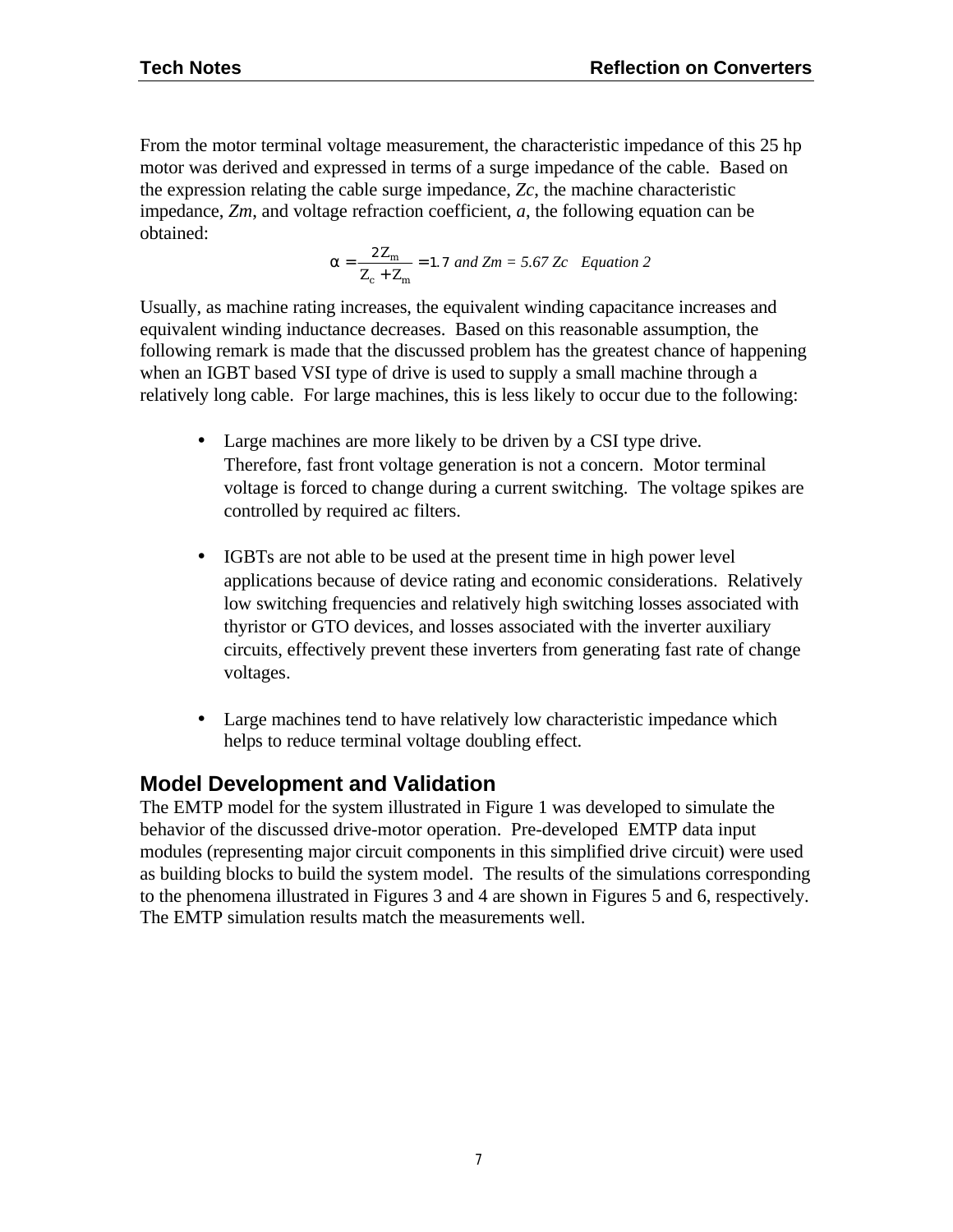

*Figure 5: Simulated Phase-to-Phase Voltage at PWM Terminals.*



*Figure 6: Simulated Phase-to-Phase Voltage at Motor Terminals.*

Two cases were developed: one case to simulate and validate the system described in Figure 1, and a second case to develop graphs and tables to enable estimations of the overvoltages expected for various cable lengths and machine horsepower ratings. The induction motor was modeled by the surge impedance of the motor.

Table 1 shows the values of the surge impedance for various horsepower ratings of the induction machine. The characteristic impedance of the cable was approximately 50 ohms. The capacitor in the dc link was  $5000 \mu F$ . The actual dc bus voltage simulated was 740 Volts dc (1.0 pu).

| <b>Motor HP</b> | Table 1: Horsepower Katings verses Surge Impedance Zm.<br><b>Surge Impedance</b> |
|-----------------|----------------------------------------------------------------------------------|
| 25              | $1500 \Omega$                                                                    |
| 50              | $750 \Omega$                                                                     |
| 100             | $375 \Omega$                                                                     |
| 200             | $188 \Omega$                                                                     |
| 400             | $94 \Omega$                                                                      |

*Table 1: Horsepower Ratings verses Surge Impedance Zm.*

The switching frequency for the remainder of the cases was reduced to 1200 Hz. Two sets of cases were developed. The first set of cases evaluated the effects of varying the cable length while keeping the horsepower of the machine constant and the second set of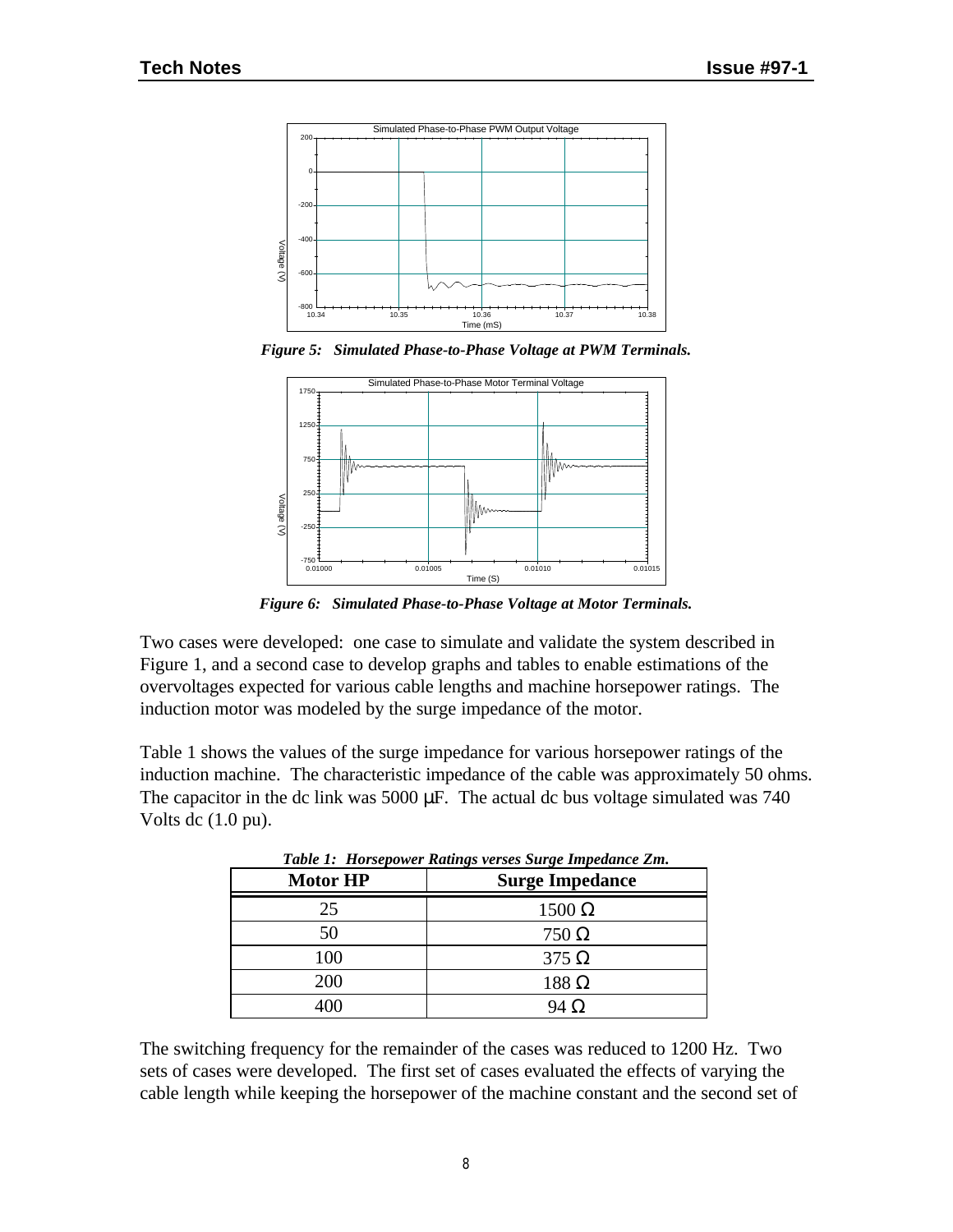cases evaluated the effects of varying the horsepower of the induction machine while the cable length remained constant. The results of these cases are shown in Figures 7 and 8 respectively.

Figure 7 illustrates that as the cable length is increased, the maximum overvoltage seen at the motor terminals increases. This is explained by the transmission line theory. Table 2 shows data obtained from a drive manufacturer concerning the critical cable lengths for different inverter topologies. The results of the simulations for IGBTs match the findings in Table 2.

| Table 2:          | Findings of Drive Manufacturer.[5] |
|-------------------|------------------------------------|
| <b>Inverter</b>   | <b>Critical Cable Length</b>       |
| <b>Technology</b> |                                    |
| <b>IGBT</b>       | $100 - 200$ ft.                    |
| <b>Bipolar</b>    | $250 - 500$ ft.                    |
| <b>GTO</b>        | $600 - 1000$ ft.                   |
| SCR               | 600 - 1000 ft.                     |



*Figure 7: Maximum Overvoltage at Motor Terminals for Various Cable Lengths.*

Since the overvoltage magnitude is related to the characteristic impedance of the cable versus the impedance of the motor windings, simulations were run to compare the overvoltage versus drive/motor size. For these simulations, cable length was kept constant while the HP rating of the motor was varied. Figure 8 shows the results of these simulations.



*Figure 8: Maximum Overvoltage at Motor Terminals for Various HP Ratings.*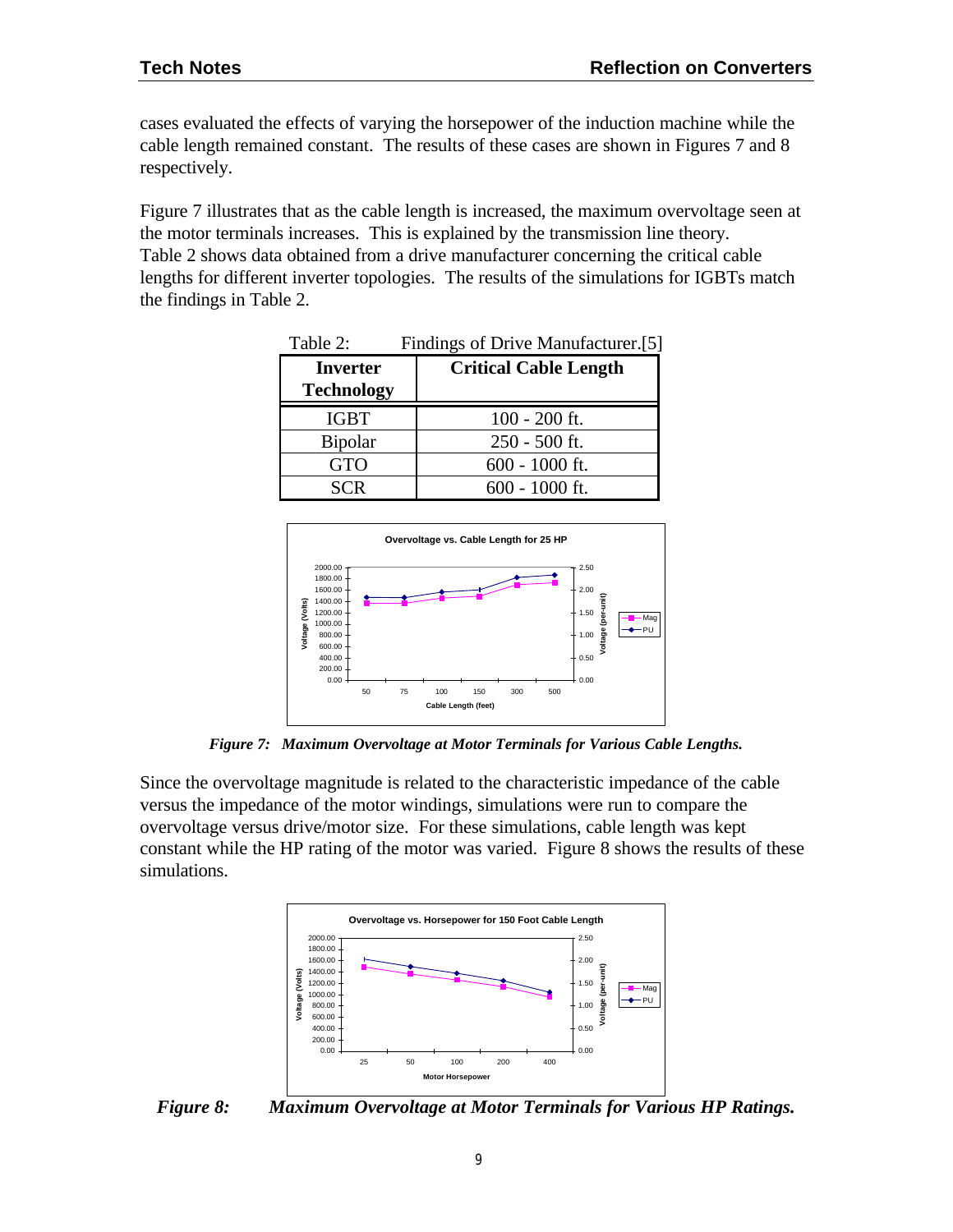The results in Figure 8 show that as the motor horsepower was increased, the overvoltage at the motor terminals decreased. This is explained by the rules of incident voltage reflections. As the motor horsepower is increased, the surge impedance of the motor decreases (see Table 1) and more closely matches the characteristic impedance of the cable. For smaller horsepower motors (e.g. 25 HP) the surge impedance of the motor can be 30 times greater than the characteristic impedance of the cable, essentially an open circuit. While for a large horsepower motor (e.g. 400 HP) the surge impedance of the motor is approximately twice the cable impedance, resulting in a much lower reflected voltage.

For all the simulations, the front time step-like voltage pulse was assumed to be 0.1 microseconds. The voltage magnitude of over 2.0 pu as given in Figure 7, can be explained by the following.

If the dc bus voltage is selected as the voltage per unit base, the inverter terminal voltage can be greater than 1.0 pu. This has been shown by the measurement waveform presented in Figure 3. Due to some local oscillation, the inverter terminal voltage can reach 1.1 to 1.3 pu.

When the connecting cable becomes longer, the circuit capacitance increases rapidly. However, for this circuit, the equivalent loop inductance and resistance are dominated by the motor. With an increased cable length and the same motor, the natural frequency and damping factor of the circuit loop both decrease. Consequently, the transient voltage oscillation after each IGBT switch lasts longer. When switching action takes place consecutively, and if the second transient is initiated before the previous oscillation is completely damped out, the second switching pulse has an initial component greater than 1.0 pu (Figure 9), resulting in a motor terminal transient greater than 2.0 pu.



*Figure 9: Simulated Motor (dashed) and PWM (solid) Phase-to-Phase Voltages Illustrating Greater than 2.0 pu Overvoltage.*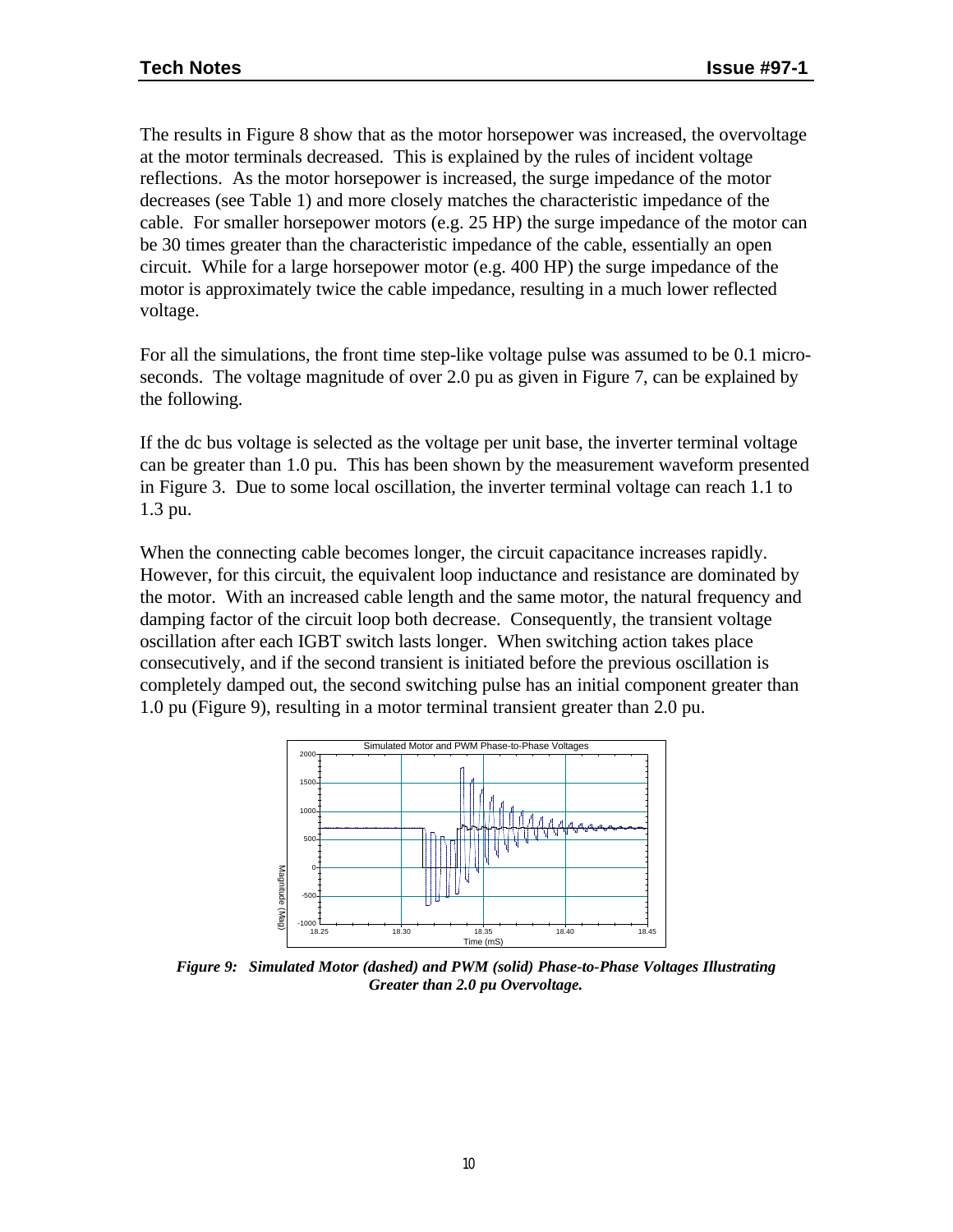# **Evaluation of Mitigation Methods**

There are many potential mitigation techniques which might be employed to solve the over voltage problem at the motor terminals. With the proven EMTP simulation model, effectiveness of two promising solution methods were explored:

- Install a line choke, in series with the connection cable, on the output of the PWM drive.
- Install a capacitor, in parallel with the motor, at the motor terminals.

To evaluate the choke solution, a 5% (on the base of the 25 hp motor) inductor was inserted between the drive output and the connecting cable at the drive output terminals. The resulting phase-to-phase voltages at the drive output terminals and at the motor terminals are plotted together in Figure 10. This ac output choke failed to control motor terminal over voltage as illustrated in Figure 10.

The choke inductance did help to reduce the rate of change of the voltage seen by the motor. However, the choke created an extra circuit mesh which formed its current loop through the inverter source, choke inductance and cable equivalent capacitance. If the source impedance can be ignored (which is very likely to be the case for the drive with a sufficient dc capacitance and low on-state real and reactive power losses) the natural frequency of this loop can be easily estimated using the choke inductance and cable positive sequence equivalent capacitance. Very light losses are associated with this high frequency oscillation loop. Therefore, every time an IGBT is switched, the step voltage applied to the loop excites the natural oscillation with very light damping. Because the inverter switching may occur at any point on this natural oscillation voltage waveform, the initial conditions resulting from immediate previous switching is added to the next switching transient. Consequently, the motor experiences an over voltage exceeding twice of what the inverter generated. Introducing enough damping in this added loop should be able to make this solution effective. However, simple calculation shows that it is impractical because of excessive overall circuit losses.



*Figure 10: Phase-to-Phase Voltage at Drive Output and Motor Terminal.*

The idea of installing capacitance at the motor terminal is initially drawn from the concept of matching the cable surge impedance with the characteristic impedance seen at the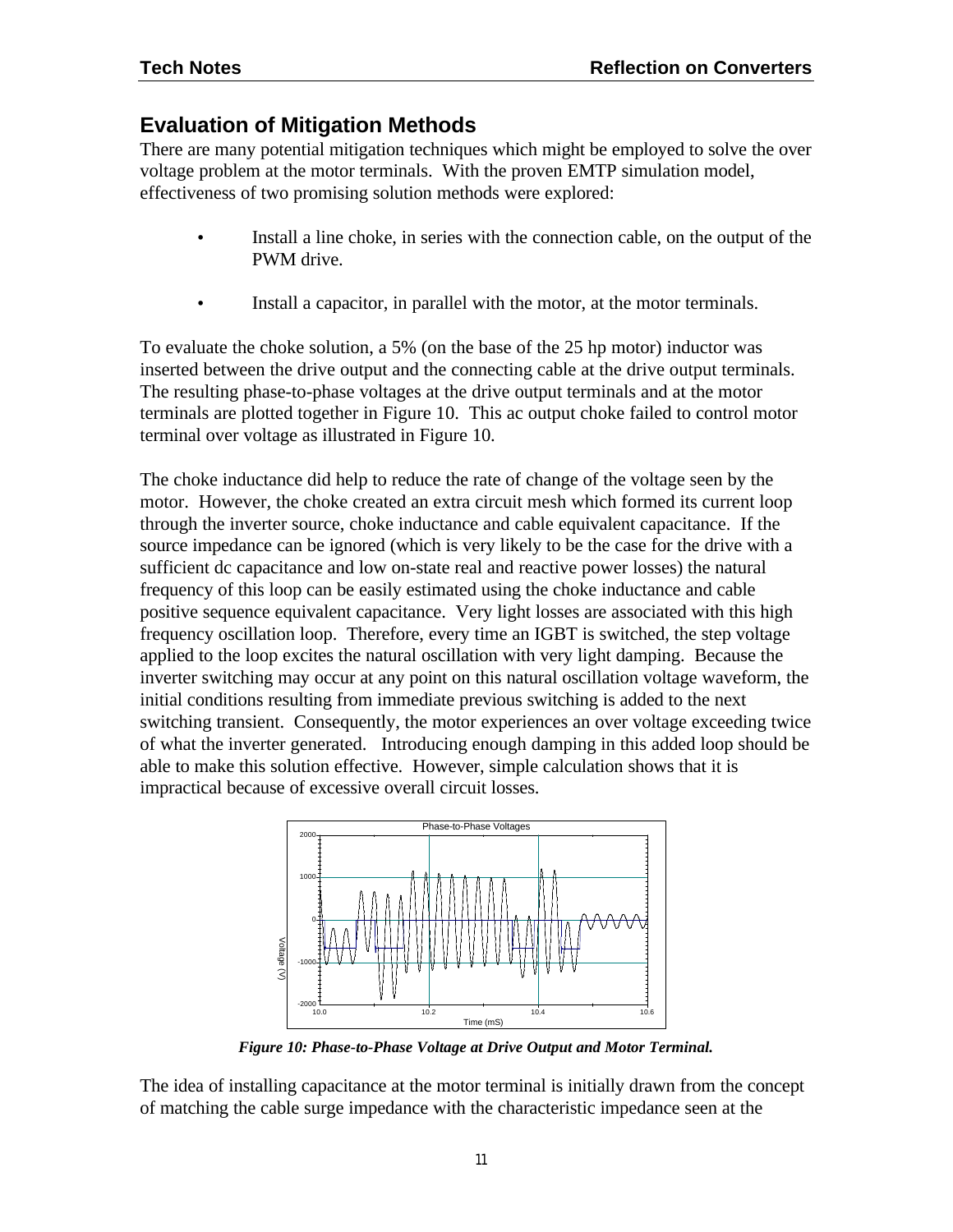motor terminals. However, a precise matching of the impedance may require an amount of capacitance which is undesired for overall system consideration. Therefore, a compromise solution is to add some amount of capacitance to reduce the motor terminal characteristic impedance, and to introduce the proper level of damping to control the voltage overshoot. Based on this concept, three basic damping circuits can be used:

- An over damped circuit
- A critically damped circuit
- An under damped circuit

Each circuit includes a resistance in series with a capacitor. This series combination will be in parallel with the motor's windings. The EMTP simulations showed that the best results were obtained when a critically damped circuit was employed at a properly selected resonant frequency. This method assures that the pulse at the end of the cable more closely matches the pulse at the beginning of the cable.

Knowing the switching frequency of the PWM drive was 3000 Hz and based on practical experience, it was decided that a good resonant frequency for the damping circuit would be five times the switching frequency or 15,000 Hz. Using the inductance of the cable (0.027 mH for 150 ft. of # 8 AWG) the value of the capacitance was calculated to be 4.2 μF and the damping resistance was selected to be 5.5 ohms. This circuit's damping resistance was calculated based on 15,000 Hz.



*Figure 11: Simulated Phase-to-Phase Voltage at PWM Output and Motor Terminals with Damping Circuit Installed.*

Figure 11 illustrates the effect that the introduced RC circuit has on the voltage at the motor terminals. The negligible over shoot in the voltage waveform illustrates that the circuit is slightly under damped. However, this approach does seem to have some merit. The high voltage reflection at the motor terminals is well under control and the over voltage is less than 1.2 pu. But, even more importantly, the steep front of the voltage pulse has been greatly reduced.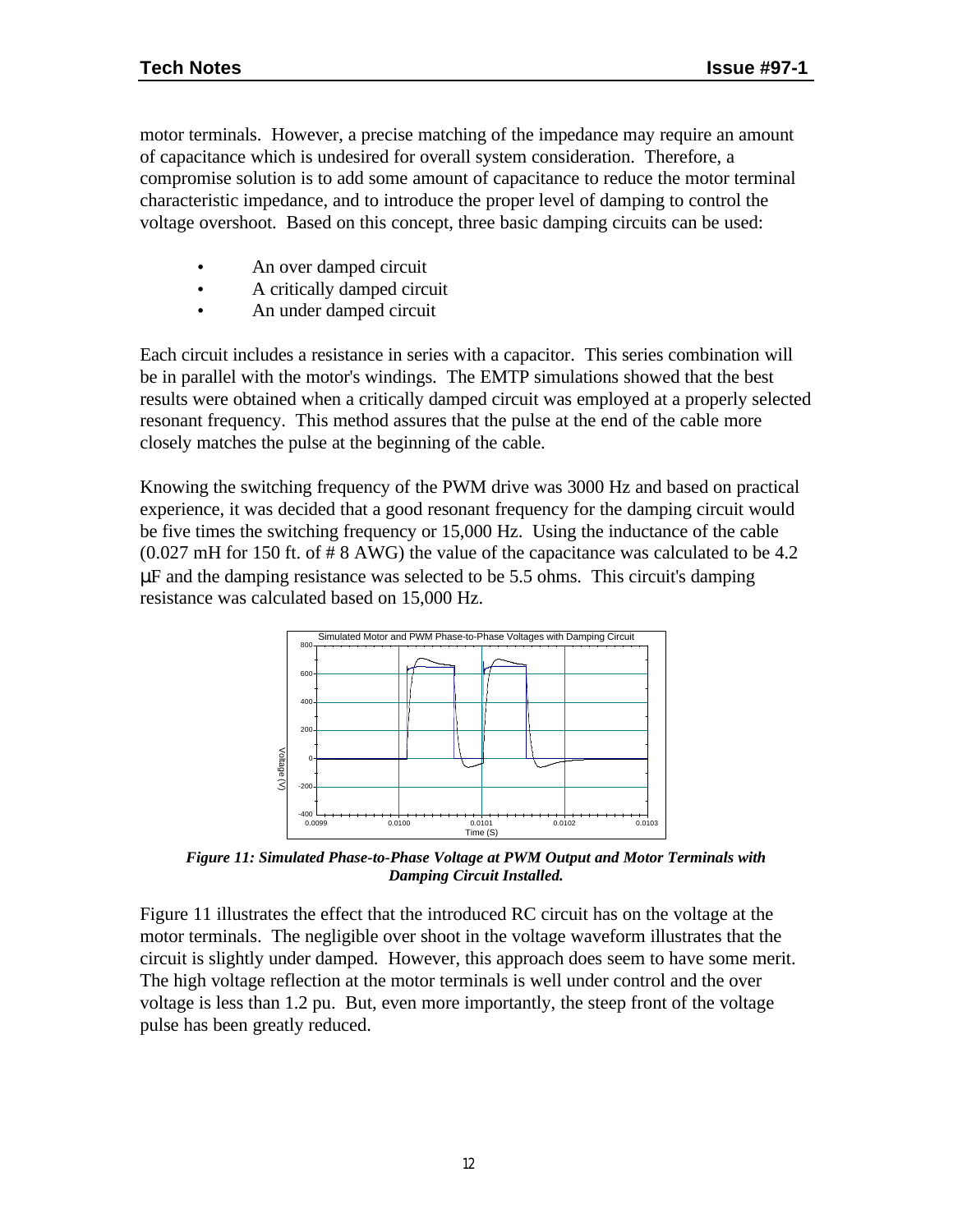# **Design Related Issues**

The way in which the motors are designed and wound plays an important role in the integrity of the motor performance when used with PWM drives. Factors like winding type and insulation methods need to be considered.

In a motor wound randomly, for instance, the first and last turn of each phase coil may be positioned next to each other physically (see Figure 12). This positioning of the first and last turn of each coil will increase the likelihood that the excess voltage will damage the motor windings. On the other hand, with concentric windings, each layer of the coil is laid on top of the previous layer. This ensures that the start and finish turns of each coil are separated.[5]



*Figure 12: Motor Winding Coil Placement.*

The insulation used in the slots and between phase coils also plays a part in the motor's integrity. In order to reduce costs, some manufacturers have reduced, or even omitted, the phase and slot papers (Figure 13). Motors are becoming smaller and more energy efficient, thus compressing the same number of turns into a smaller physical space. Slot and phase papers and top sticks are vital to increasing the motor's withstand capability to fast-front transients and prevent damage to the coils during construction.



*Figure 13: Motor Slot Insulation Diagram.*

The best case for insulation is where slot paper, phase paper, top sticks, and coil insulation (insulation between coils on each end of the stator) are used. If at all possible, extra insulation should be used on the start and end turns of each winding.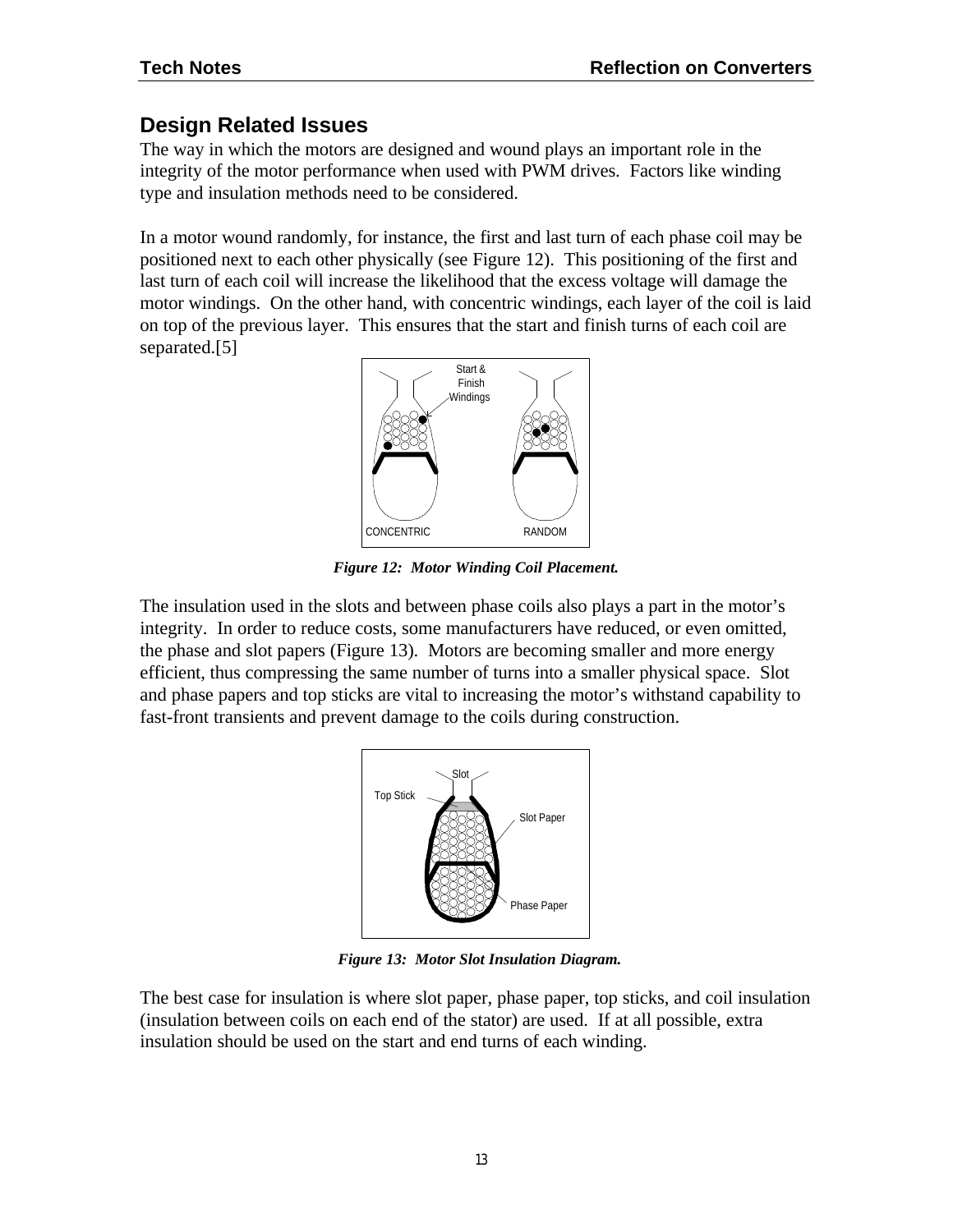Most slot paper is manufactured with alternating layers of paper (Daycron, silicon glass, etc.) and mylar. Below are typical grades for Daycron-Mylar paper.

- 3-5-3: 3 mil paper, 3 mil mylar, 3 mil paper
- 5-5-5: 5 mil paper, 5 mil mylar, 5 mil paper

The dielectric strengths for each of the papers listed above is 12,000 Volts and 12,500 Volts respectively. Slot paper is typically used for both the slot and phase papers while the top sticks are either made from wood or paper.

ASD manufacturers are now working with motor manufacturers to match drive duty motors to their drives. The ASD and motor come as a complete package. In fact, some motor manufacturers will not honor warranties for motors that are driven by ASDs and, in the case of new installations, require that the drive and motor be purchased as a package. The induction motors are designed to withstand the severe duties imposed on them by the high switching frequencies of the PWM drives.

## **Conclusions**

When supplying squirrel cage induction motors from a PWM drive, care should be taken in the length of the cable feeding the motor. The authors have seen cases where a cable length as short as fifty feet caused a transients problem at the motor terminals. Conversely, there have been cases where the cable length was over 200 feet without adverse effects. If the problem is detected, an effective solution is to parallel an RC branch right at the motor terminals. Parameter selection for this RC branch are based on the drive circuit information and should be determined on case-by-case basis.

# **References**

- [1] Persson, Erik, "Transient Effects in Application of PWM Inverters to Induction Motors", PID-91-28, IEEE Industry Applications Society, 1991 Pulp and Paper Industry Conference, Montreal, Canada, June 3-7, 1991.
- [2] Daugherty, Roger H., Carl H. Wennerstrom, "Need for Industry Standards for ac Induction Motors Intended for Use with Adjustable-Frequency Controllers", PID-91-05, IEEE Petroleum and Chemical Industry Technical Conference, Houston, TX, Sept. 10-12, 1990.
- [3] Mecker, Steven L., "Consideration in Derating Induction Motors for Applications on Variable Frequency Drives", CH3142-7/92/0000-0191, IEEE 1992.
- [4] Melhorn, Christopher J., Le Tang, "Effects of PWM ASDs on Standard Squirrel Cage Induction Motors", 1994 PCIM Conference Proceedings, Dallas, Texas, September 1994, pp. 356-364.
- [5] Allen-Bradley Bulletin 1336 Plus IGBT Technology, Application Note #114, May, 13, 1994.
- [6] Bonnet, Austin, "Analysis of AC Induction Motor Transients Caused by PWM Inverters", 1993 PQA Conference Record, San Diego, CA, November, 1993, pp. 4-3:1 - 4-3:14.

# **Biographies**

**Christopher J. Melhorn** (SM '86, M '90) was born in Portsmouth, VA on 06/23/64. He received an AS degree in Engineering from York College of Pennsylvania (1986) and a BS degree in Electrical Engineering Technology from Pennsylvania State University (1989).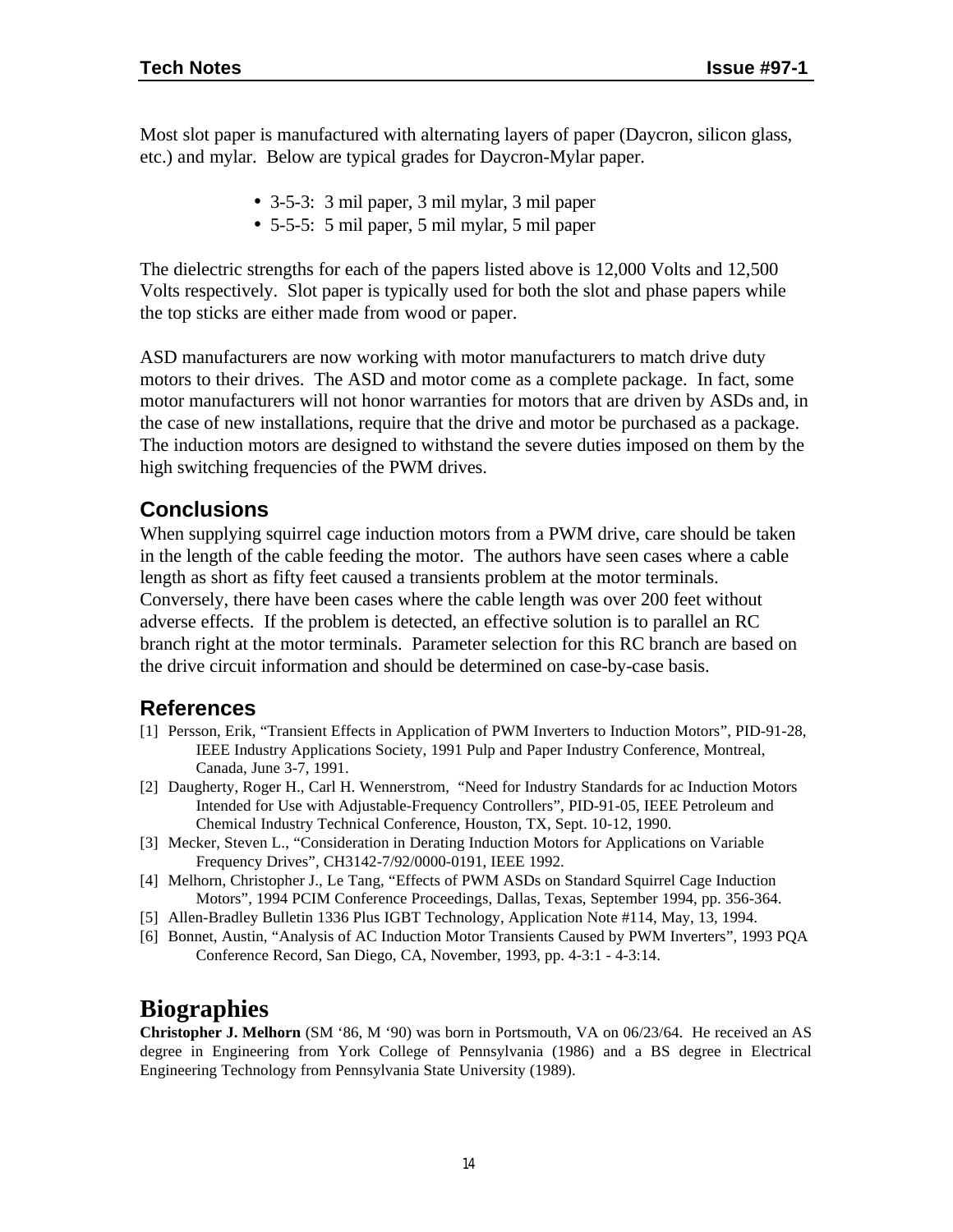Chris has been employed with Electrotek Concepts, Inc. since 1990. His experience at Electrotek includes working with EPRI and utilities on case studies involving power quality issues. He was also extensively involved in the EPRI DPQ project site selection phase. Chris is presently involved in developing new software for the power systems engineering environment and working to increase Electrotek's industrial based clientele.

**Le Tang** (M '90), was born in Beijing, China. He received his BS degree in Electrical Engineering in 1982 from Xi'an Jiaotong University, Xi'an, China, his MEng. and Ph.D in Electric Power Engineering from Rensselaer Polytechnic Institute in 1985 and 1988 respectively. Dr. Tang conducts harmonics, transients and other power quality related analyses and studies. He is actively involved in renewable energy development and application, including wind electric power generation and its interface with electric utility systems.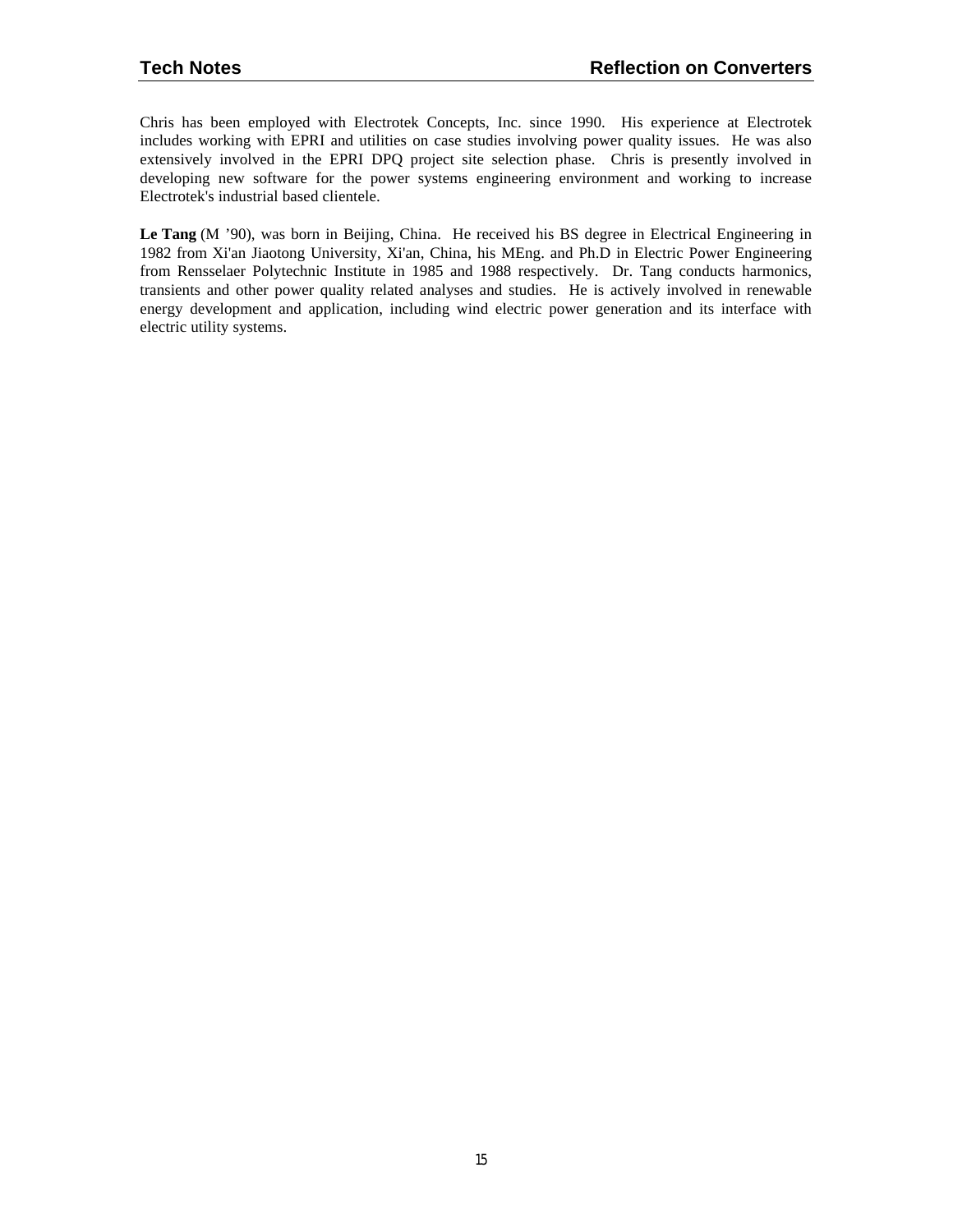# **A REFLECTION ON THE SUBJECT OF CONVERTERS INTERNAL HARMONIC IMPEDANCE**

\*Olívio C. N. Souto, MSc - \*José Carlos Oliveira, PhD - \*Aloísio de Oliveira, Dr \*\*Paulo F. Ribeiro, PhD

| *Federal University of Uberlandia    | **Babcok & Wilcox                     |
|--------------------------------------|---------------------------------------|
| Department of Electrical Engineering | <b>Product Development Department</b> |
| Phone-Fax: 034 - 236 - 5099          | Lynchburg, VA 24505                   |
| 38400-902 - Uberlandia - MG - Brazil | <b>USA</b>                            |

### **ABSTRACT**

Traditionally, harmonic studies use the converters modelled by ideal equivalent harmonic current sources for specific frequencies. Although this approach has been proved to be adequate for the majority of harmonic flow studies, the same may not happen for other applications. Thus, this paper aims to discuss an alternative model which proposes a more complete converter's Norton equivalent circuit for individual frequencies. This uses a combination of the harmonic current source produced by the converter and its internal harmonic impedance. The method is useful for studying subjects such as harmonic cancellation strategies.

### **INTRODUCTION**

The widespread application of power electronics and others is increasing the number of electrical loads which distort the current and the voltage supplied by the ac line. The harmonic voltage and current in the power system can result in overloaded phase and neutral conductors, overheating of transformers and motors, interference with the operation of sensitive electronic equipment, etc. As part of the network study, it is necessary to simulate harmonic power flow to investigate the harmonic current and voltage levels in the system. Many authors and software packages treat the non linear loads by means of the ideal equivalent harmonic current sources [1], [2]. Although this approach is practical because of its simplicity and rapidity, it might be inaccurate for some applications. According to [3], the harmonic currents produced by converter loads are not constant as the operating conditions changes. In addition, harmonic currents absorbed or injected by a non linear load depend on the voltage applied to the non linear load. Ref. [4] proposes an alternative way to represent a non linear load by a "crossed-frequency" harmonic admittance matrix. In order to contribute towards this direction, this paper is concerned with the investigation of the converter harmonic current generation behaviour under distorted voltage supply. An equivalent circuit using Norton approach is then proposed for a six pulse converter, and a fully discussion of the converter internal harmonic impedance is also given. A time-domain simulation using the well known PSPICE is used to verify the proposed model performance.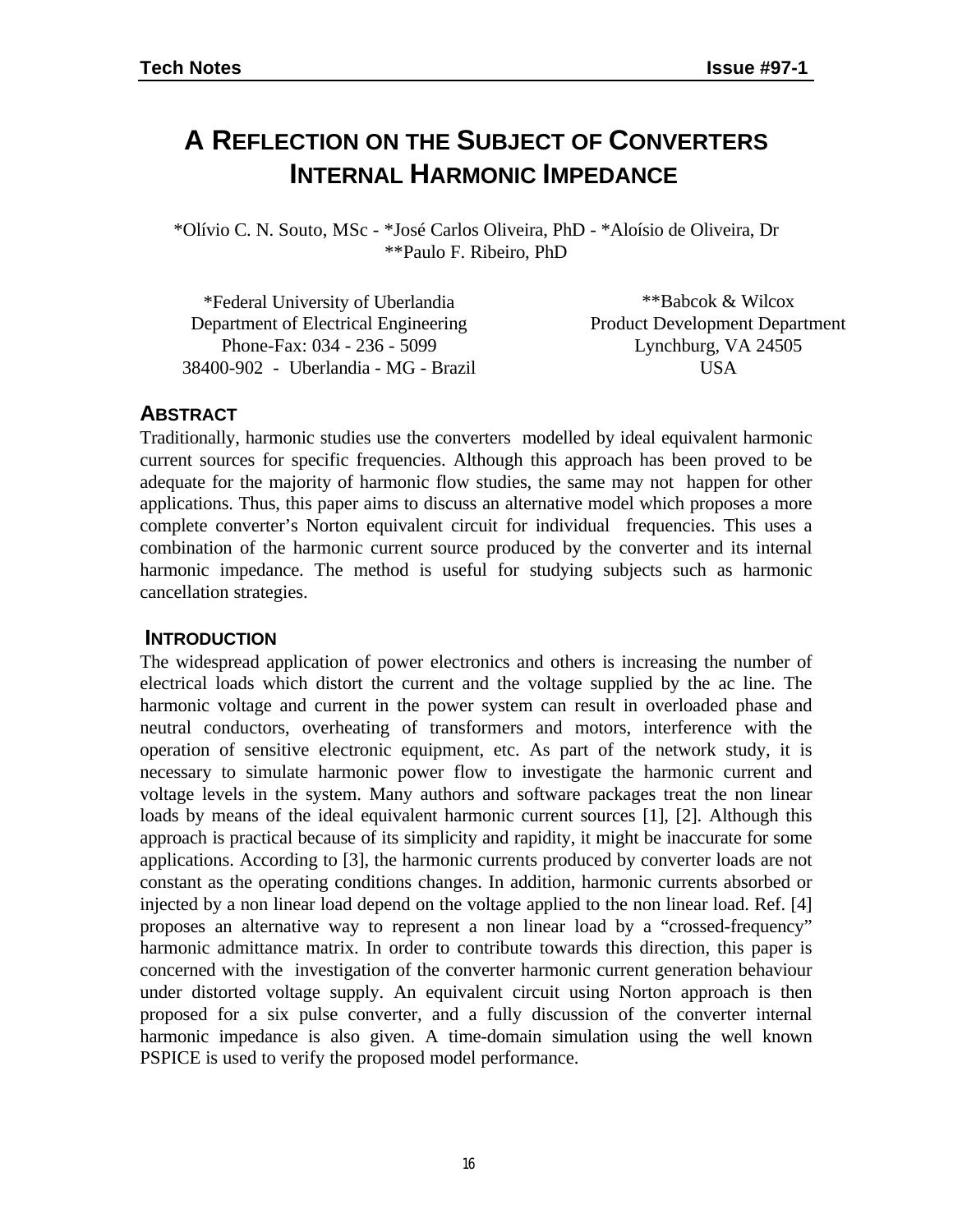#### **THE EFFECT OF DISTORTED VOLTAGE ON HARMONIC GENERATION**

To illustrate the behaviour of a non linear load under distorted supply voltage, a typical installation consisting of a six pulse rectifier is considered under different supply conditions. The system simulated is shown in Fig. 1.



**Fig. 1 - Six-Pulse converter**

The AC line current waveforms under two different voltage supply are given in Fig. 2. The first is related to a purely sinusoidal voltage supply and the second with 15% of fifth harmonic voltage superimposed upon the fundamental value.



**(b) - Distorted voltage with 15% of fifth harmonic**

The corresponding harmonic spectrum for the above currents are shown in Fig. 3, in which it can be seen that the harmonic currents are substantially modified in magnitude although the orders are still the same.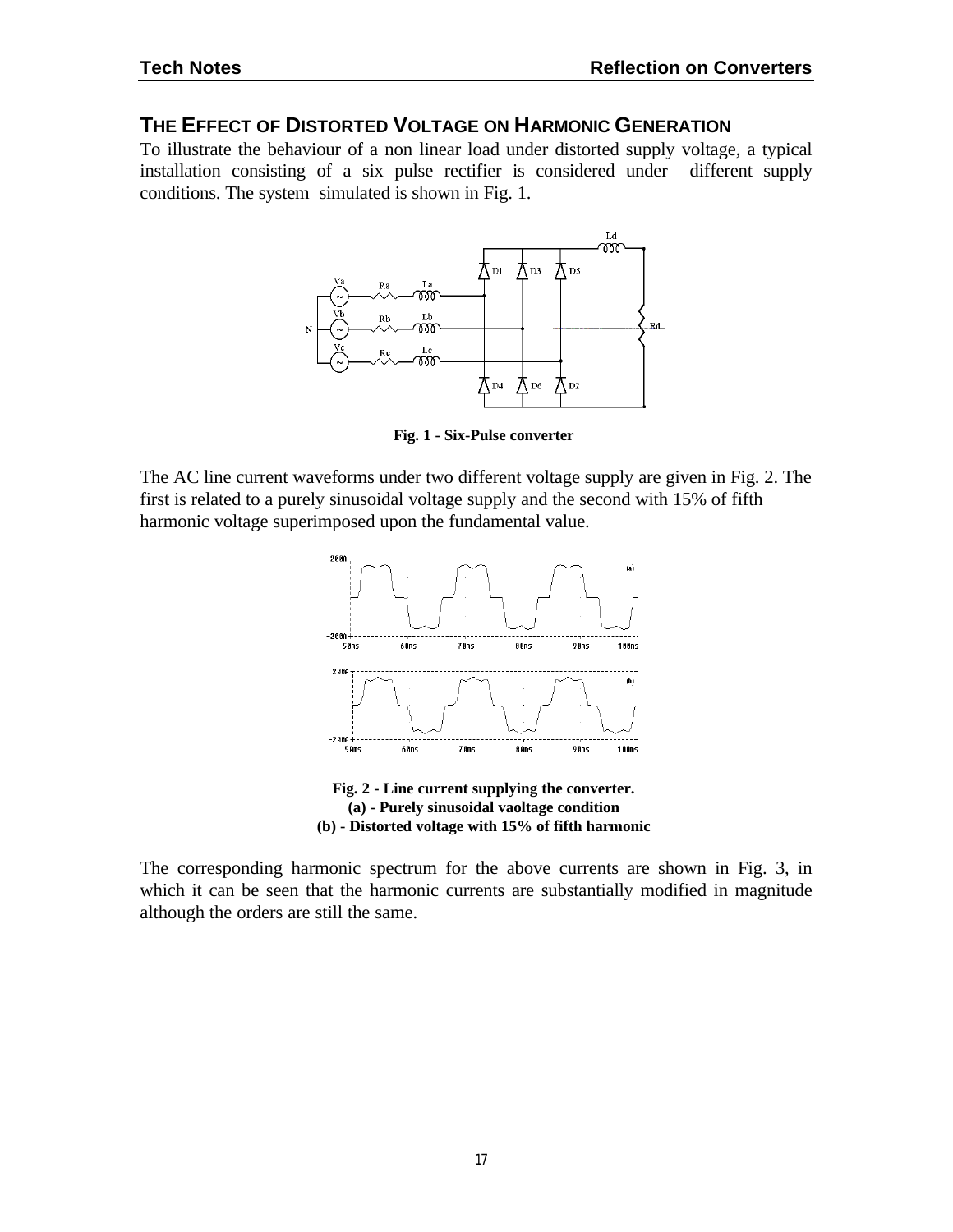

**Fig. 3 - Line currents harmonic spectrum.**

By changing the magnitude of the individual fifth and seventh harmonic voltage superimposed upon the fundamental value, a more comprehensive set of results is obtained. Figures 4, 5, 6 and 7 illustrate the harmonic currents produced by the converter with different levels of fifth, seventh, eleventh and thirteenth voltage distortion with specific phase-angles.



**Fig. 4 - Harmonic current distortion vs. harmonic voltage with phase angle = 30**°**.**



**Fig. 5 - Harmonic current distortion vs. harmonic voltage with phase angle = 0**°**.**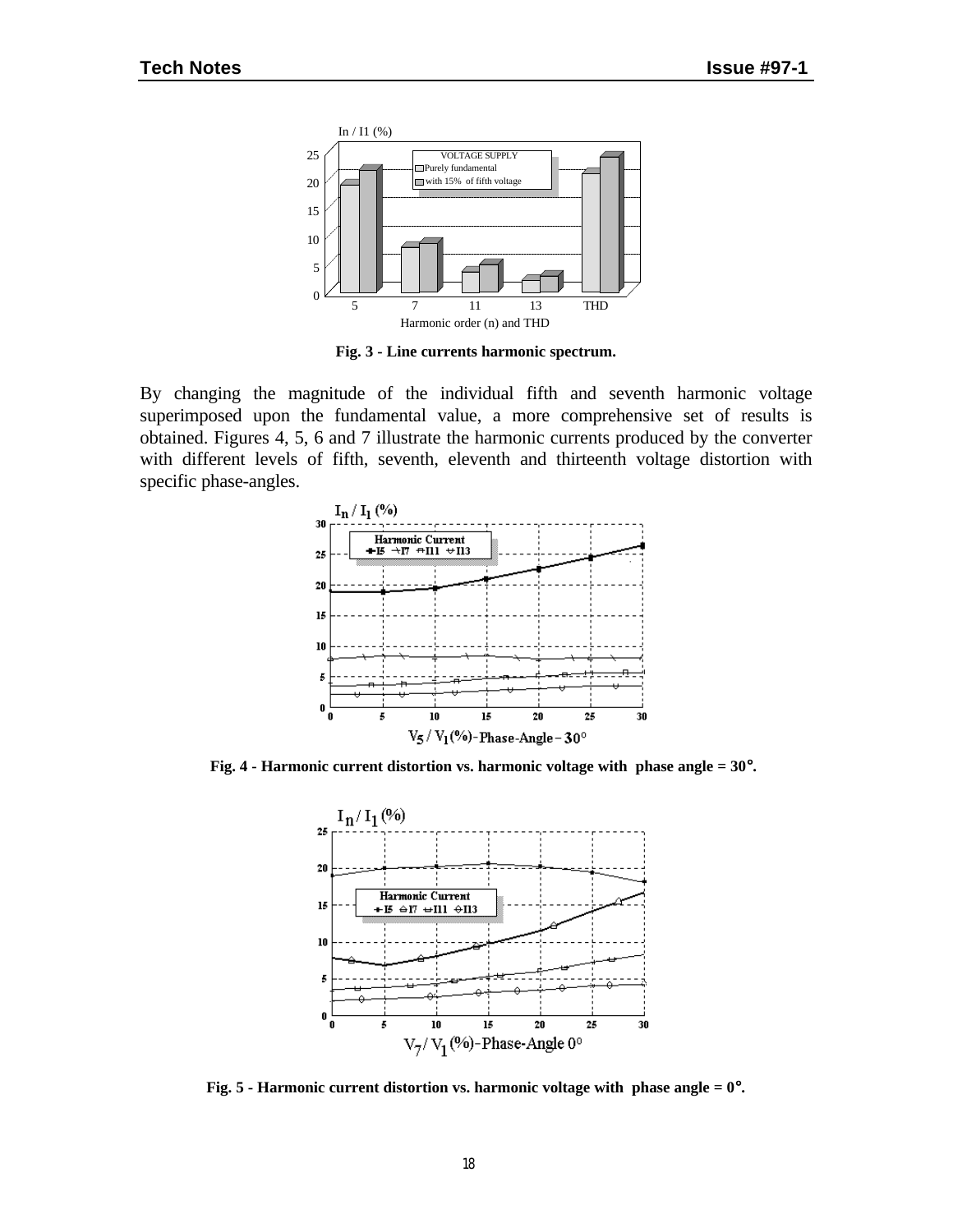

**Fig. 6 - Harmonic current distortion vs. harmonic voltage with phase-angle = 60<sup>0</sup>**



**Fig. 7 - Harmonic current distortion vs. harmonic voltage with phase-angle = 60<sup>0</sup>**

It can be seen that the harmonic currents injected into the system by the converter are not constant when the voltage supply is distorted, so the classical model which neglects the new supply voltage waveform is not appropriate. In addition to this, the results indicate that the harmonic current orders which are more affected are those with the same frequency as the voltage distortion. The others are not substantially modified. This implies that, there is a degree of independence between harmonic voltage distortion and harmonic current of different order.

## **PHYSICAL INTERPRETATION OF THE FREQUENCY DOMAIN EQUIVALENT CIRCUIT**

In general, for harmonic study purposes, a given non linear load can be described by the well known frequency domain technique. This uses a harmonic current source in parallel with an internal harmonic impedance. Because the shunt impedance associated with the non linear load is quite large in comparison with the internal impedance of the supply power system, many authors adopt this impedance as being infinite. Although this assumption is a common practice and useful for many applications, this may not be true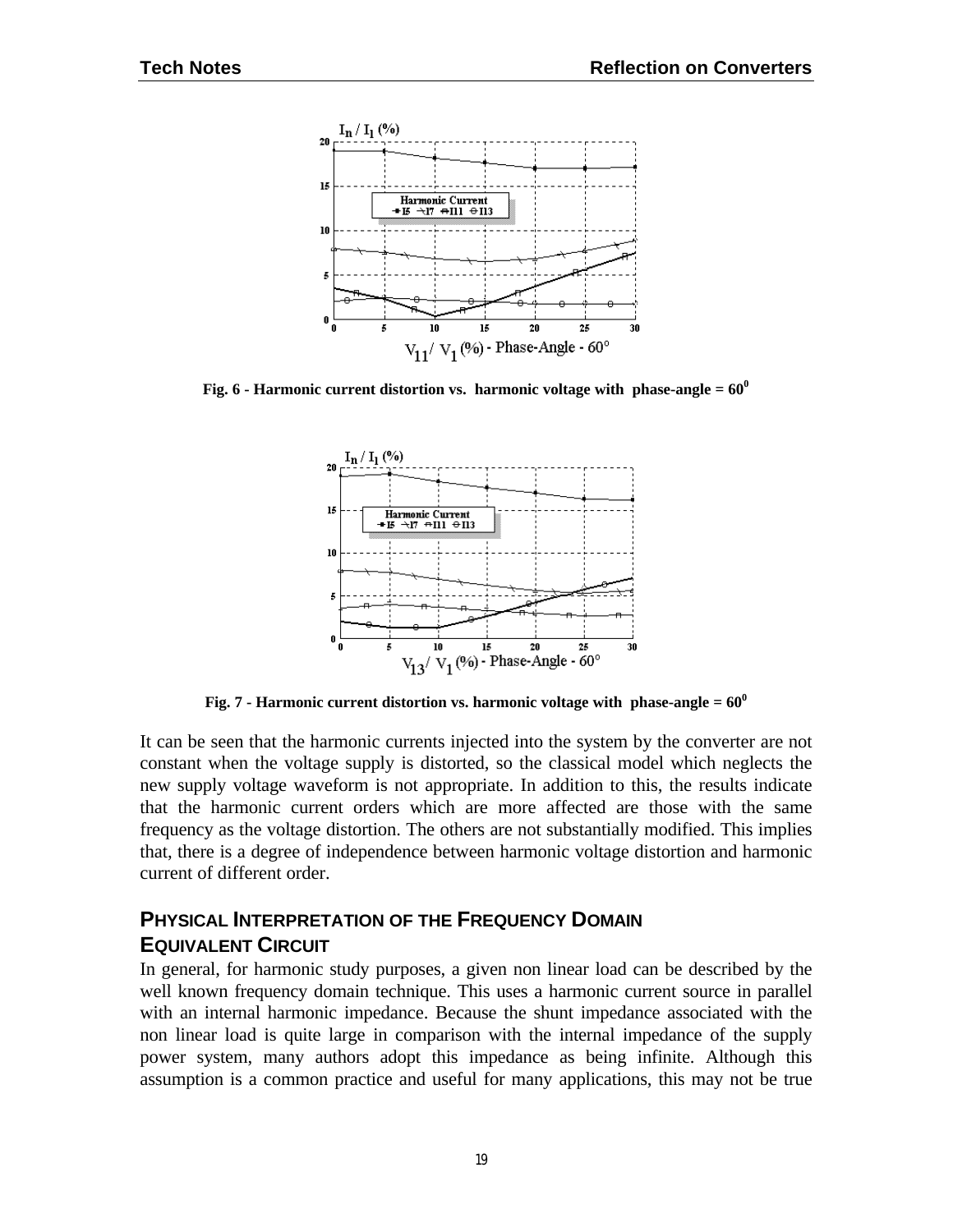for other studies. As a matter of fact, the previous results suggest that a more realistic model, such as the frequency domain Norton equivalent circuit given in Fig. 8, should be used.



**Fig. 8 - Norton equivalent circuit for a non linear load and the supply system.**

In Fig. 8:

- <sup>Z</sup>**sn** Supply system harmonic impedance
- Z**n** Non-linear load internal harmonic impedance
- In Harmonic current generated by the non-linear load
- $i_{Zn}$  Harmonic current flowing through the internal impedance
- I′n Harmonic current injected into the supply.
- $V_n'$  Harmonic voltage at non-linear load terminals.
- V<sub>n</sub> Supply system harmonic voltage

From Fig. 8 the following expressions can be obtained:

$$
\dot{\mathbf{I}}'_{n} = \mathbf{I}_{n} + \dot{\mathbf{I}}_{Z_{n}}
$$
 (1)

$$
i_{Z_n} = \frac{\dot{v}_n'}{\dot{z}_n}
$$
 (2)

Through the equivalent circuit it can be seen that by modifying the harmonic voltage at the non linear load terminals, then the corresponding harmonic currents  $I_n$  and  $I_{zn}$  will be changed. In fact, the new currents will be a combination of the internal harmonic generation and that injected by the harmonic voltage applied.

When the supplied voltage is purely sinusoidal or close to this, the harmonic currents produced by the converters find an electrical path which consists of a parallel combination of  $Z_{Sn}$  and  $Z_n$ . As  $Z_n$  is greater than  $Z_{Sn}$ , the majority of  $I_n$  flows towards the supply. However, when a voltage distortion appears at the converter terminal, this forces a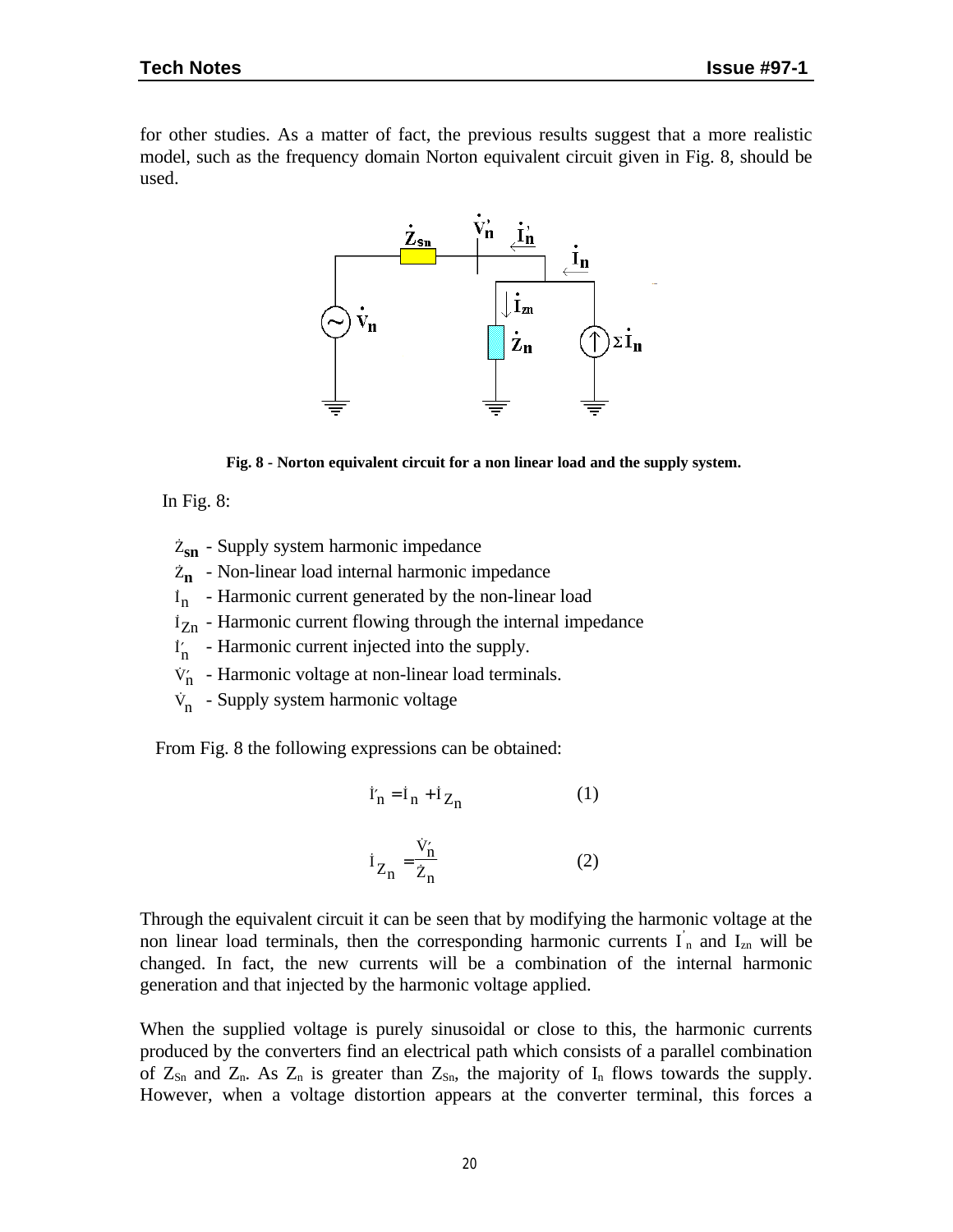corresponding harmonic component of current to flow into  $Z<sub>n</sub>$ . The combination of the previous harmonic current injected into the supply and that injected into the internal impedance will modify the total current flowing from converter terminals. Equations 1 and 2 allow for these calculations.

#### **A GENERAL FORMULATION**

Although the previous analysis does not take into account the harmonic coupling between different voltage and current harmonic frequencies, a more general way for representing the relationship between the internal harmonic impedance and corresponding terminal voltage and current can be expressed by the matrix formulation bellow:

$$
\begin{bmatrix} \dot{v}_{Z_i} \end{bmatrix} = \dot{z}_{ij} \mid \begin{bmatrix} \dot{I}_{Z_i} \end{bmatrix}
$$
 (4)

where:



The above formulation applied to a six pulse converter operating under ideal conditions leads to:

$$
\begin{bmatrix} \dot{v}_{Z_5} \\ \dot{v}_{Z_7} \\ \dot{v}_{Z_{11}} \\ \dot{v}_{Z_{13}} \end{bmatrix} = \begin{bmatrix} \dot{z}_{5,5} & \dot{z}_{5,7} & \dot{z}_{5,11} & \dot{z}_{5,13} \\ \dot{z}_{7,5} & \dot{z}_{7,7} & \dot{z}_{7,11} & \dot{z}_{7,13} \\ \dot{z}_{11,5} & \dot{z}_{11,7} & \dot{z}_{11,11} & \dot{z}_{11,13} \\ \dot{z}_{13,5} & \dot{z}_{13,7} & \dot{z}_{13,11} & \dot{z}_{13,13} \end{bmatrix} \times \begin{bmatrix} \dot{i}_{Z_5} \\ \dot{i}_{Z_7} \\ \dot{i}_{Z_{11}} \\ \dot{i}_{Z_{12}} \\ \dot{i}_{Z_{13}} \end{bmatrix}
$$
 (5)

Although the term "impedance" should not be used to relate different voltage and current frequencies, the general "harmonic impedance  $Z_{i,j}$ " has only the meaning of providing a coupling factor between harmonic current and voltage of different order. On the other hand, the "impedance  $Z_{i,i}$ " expresses the relationship between harmonic voltage and current of same order, therefore, the term could be properly used.

If the coupling of different frequencies can be neglected, then the following expression applies:

$$
\dot{V}_{Z_i} = \dot{Z}_{i,i} \times \dot{I}_{Z_i}
$$
 (6)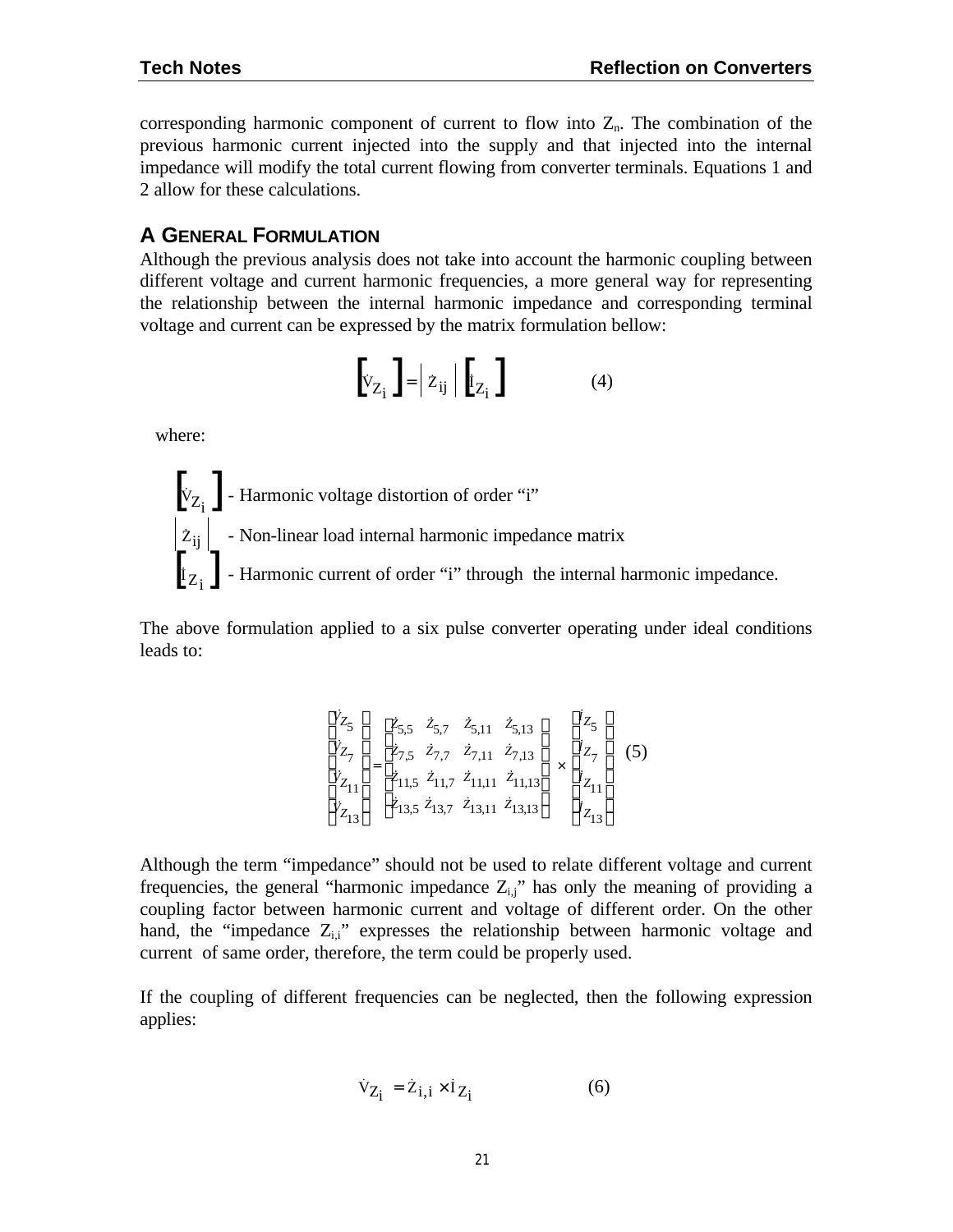## **AN EXAMPLE OF INTERNAL HARMONIC IMPEDANCE CALCULATION**

To verify the theory, a time-domain analysis was carried out using the software package PSPICE to simulate the circuit given in Fig. 1. The simulation was carried out in order to calculate the harmonic currents produced by the converter under different voltage distortion conditions. Using the previous formulation, it was then possible to evaluate what has been called by "non linear load harmonic internal impedance". Both "coupling impedance" and "proper impedance" are given.

By applying a harmonic distortion of order 5 upon the fundamental voltage, Figures 9, 10, 11 and 12 give, respectively, the impedances  $Z_{5,5}$ ,  $Z_{7,5}$ ,  $Z_{11,5}$  and  $Z_{13,5}$ . The results indicate that the "proper impedance" is smaller than the "coupling impedance". Similar conclusions could be derived from other orders. The effect of the voltage distortion phase-angle can be also seen.



**Fig. 9 - Converter harmonic impedance Z5,5..**



**Fig. 10 - Converter harmonic impedance Z7,5**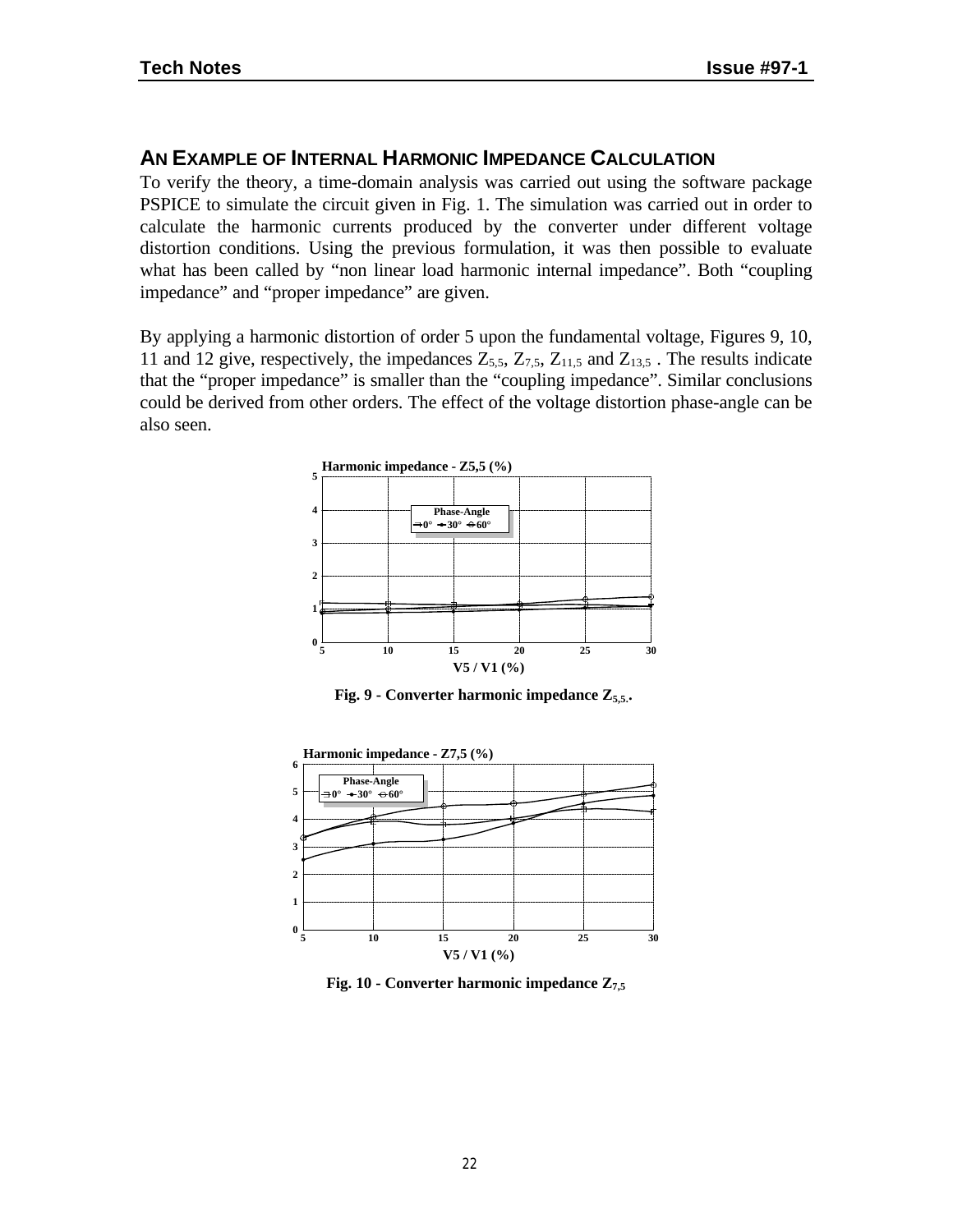





**Fig. 12 - Converter harmonic impedance Z13,5**

## **A COMPARATIVE TIME AND FREQUENCY DOMAIN HARMONIC CALCULATION**

By modelling the six pulse converter into the PSPICE program under different distorted voltage and using the previous formulation, it is possible to compare the results achieved using time and the proposed frequency domain techniques.

Tables I and II give the final results associated to specific voltage distortion. The errors are relatively small and the good agreement between the harmonic currents calculated with both methods has shown that the frequency domain proposed model is a reasonable tool to deal with the subject.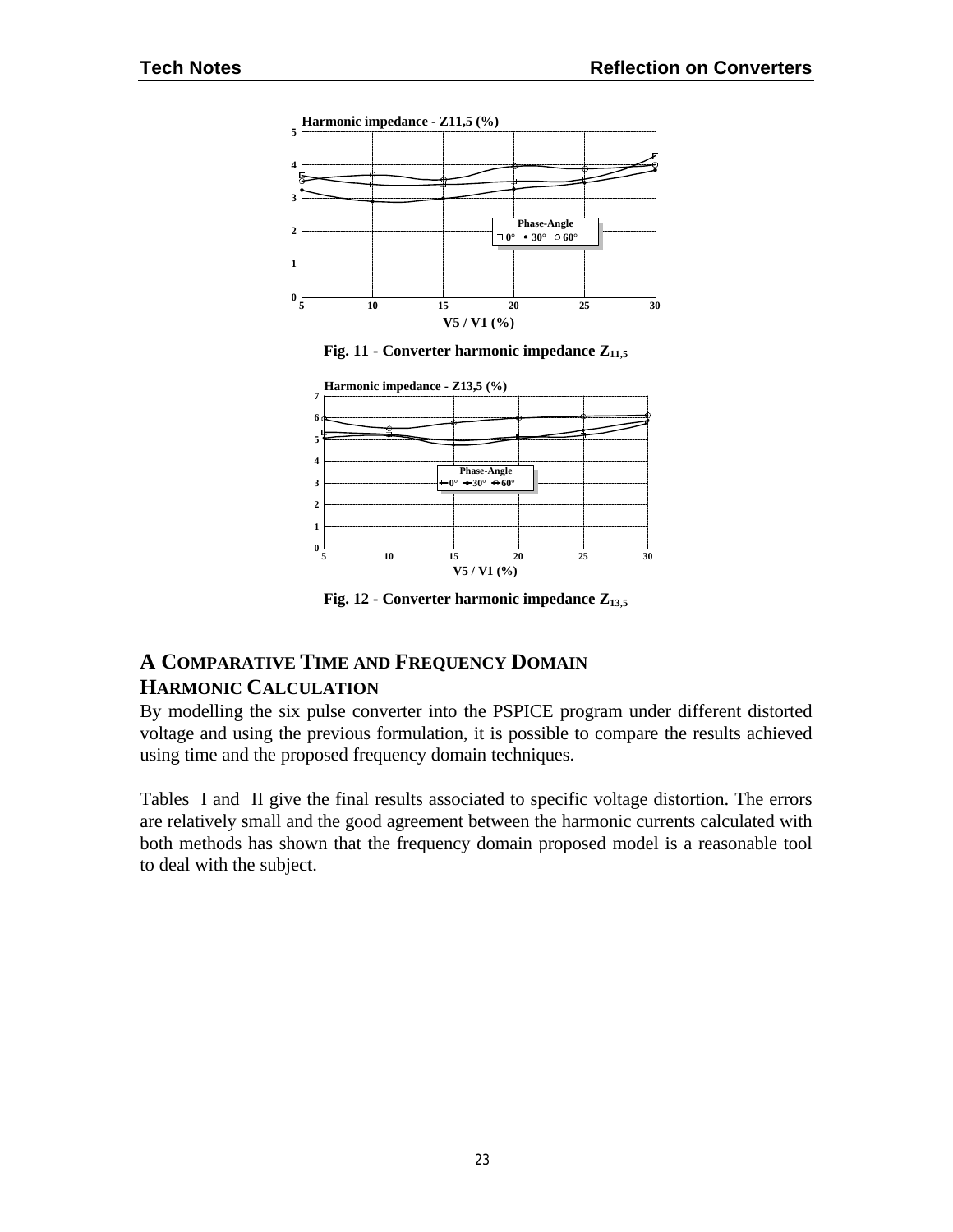| VOLTAGE SUPPLY (Phase A)                                                                        |                            |                       |       |                       |       |
|-------------------------------------------------------------------------------------------------|----------------------------|-----------------------|-------|-----------------------|-------|
| Fundamental Component: $V_{1_{max}} = 310 \text{ V} \left[ \frac{0^{\circ}}{2} \right] (100\%)$ |                            |                       |       |                       |       |
| Fifth harmonic distortion : $\mathbb{V}_{5~\rm{max}}=55{,}8\,\rm{[}45^o$ [V] ( $18\%)$          |                            |                       |       |                       |       |
| <b>HARMONIC</b>                                                                                 | LINE CURRENT (Phase A)-[A] |                       |       |                       |       |
|                                                                                                 | CALCULATION<br>SIMULATION  |                       |       |                       | ERROR |
| ORDER                                                                                           |                            | MAGNITUDE PHASE-ANGLE |       | MAGNITUDE PHASE-ANGLE | (%)   |
| 5                                                                                               | 24.30                      | 47.78                 | 24.56 | 49.18                 | 1.07  |
|                                                                                                 | 7.99                       | 41.39                 | 8.12  | 39.72                 | 1.64  |
| 11                                                                                              | 5.46                       | 88.18                 | 5.39  | 93.68                 | 1.28  |
| 13                                                                                              | 3.09                       | 55.74                 | 2.87  | 54.8                  | 7.12  |

|  |  |  |  | Table I-18% of fifth voltage distortion. |
|--|--|--|--|------------------------------------------|
|--|--|--|--|------------------------------------------|

| VOLTAGE SUPPLY (Phase A)<br>Fundamental Component: $V_{1_{max}} = 310 \text{ V} \left[ \frac{0^{\circ}}{\text{V}} \right] (100\%)$<br>Fifth harmonic distortion : $\mathtt{V}_{5\ \mathrm{max.}}=37{,}265^{\mathrm{o}}$ [V] ( $12\%)$<br>Seventh harmonic distortion : $\rm V_{7~max.}$ = $~9{,}3\,\rm l\overline{12^o}$ ( $3\%)$ |                                                         |                       |       |                       |              |
|-----------------------------------------------------------------------------------------------------------------------------------------------------------------------------------------------------------------------------------------------------------------------------------------------------------------------------------|---------------------------------------------------------|-----------------------|-------|-----------------------|--------------|
| HARMONIC                                                                                                                                                                                                                                                                                                                          | LINE CURRENT (Phase A)-[A]<br>SIMULATION<br>CALCULATION |                       |       |                       | <b>ERROR</b> |
| ORDER                                                                                                                                                                                                                                                                                                                             |                                                         | MAGNITUDE PHASE-ANGLE |       | MAGNITUDE PHASE-ANGLE | (%)          |
| 5                                                                                                                                                                                                                                                                                                                                 | 23.89                                                   | 64.33                 | 23.65 | 66.03                 | 1.05         |
|                                                                                                                                                                                                                                                                                                                                   | 7.66                                                    | 77.64                 | 7.76  | 79.90                 | 1.31         |
| 11                                                                                                                                                                                                                                                                                                                                | 5.62                                                    | 109.10                | 5.16  | 112.96                | 8.18         |
| 13                                                                                                                                                                                                                                                                                                                                | 3.24                                                    | 78.9                  | 3.06  | 80.92                 | 5.55         |

**Table II -12% of fifth and 3% of seventh voltage distortion.**

### **CONCLUSIONS**

A comprehensive way to model non linear loads using frequency domain technique was given in this paper. A particular application using a typical six-pulse converter into the well known PSPICE simulator was performed in order to illustrate the theory and to provide results to compare time-domain with the proposed frequency domain final harmonic currents. The new approach allows studying the harmonic behaviour of non linear loads under distorted voltage supply. The results were quite promising in showing that, the use of a more complete frequency domain equivalent circuit, may be of great importance when non ideal supply conditions are considered. Besides the frequency domain technique, a fully discussion on the subject of "proper internal impedance" and "coupling internal impedance" was given. It was shown that the "proper impedance" has a more significative effect on the non linear load performance, when harmonic current calculation is considered. Although the results were promising, it must be emphasised that the subject deserves further investigations concerning different type of non linear loads, as well as laboratory experiments.